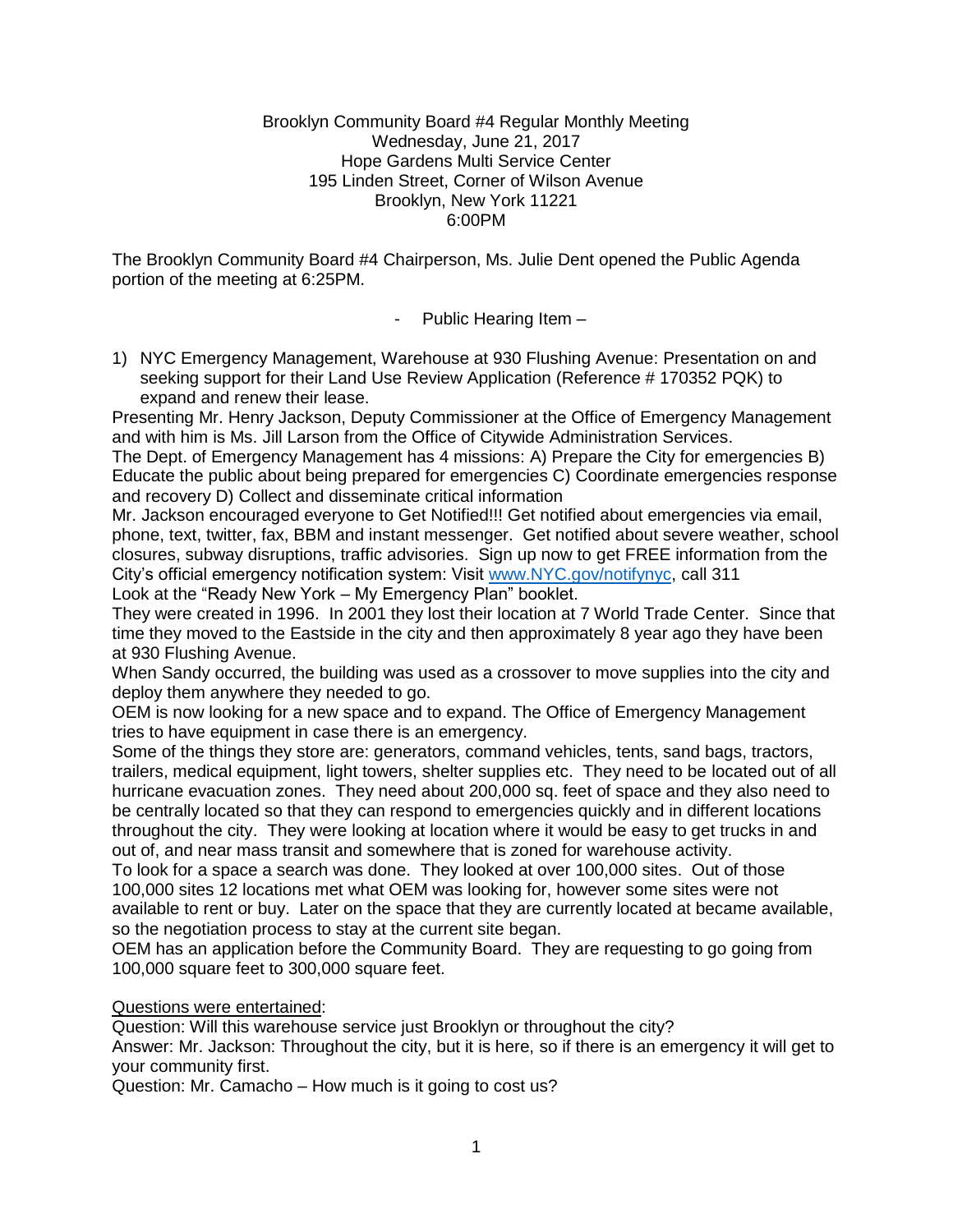Answer: Ms. Jill Larson: Until to support of the Community Board is secure and until they are able to execute a lease, then they will be able to fully disclose through a public hearing all actual financial cost, until that time we can tell you the range. The range is from a rent prospective in the high 20's, low 30's dollars per square ft.

Mr. Robert Camacho: When I do my calculations that comes up to \$9 Million which equals to \$750,000 per month. I do not know if the people want to pay that in their taxes, especially since the landlord is the same landlord, that we change the zoning in that area for and then he sold the property to someone else, and the one that brought it does not want to put low income residence in that area.

Ms. Jill Larson: The current owner of the property is actual a joint venture, the primary principle is the READ Property group, which is Mr. Robert Wolf and Princeton Holdings.

All boroughs should share the expense. Ms. Larsson stated that she will get more information and forward it to the board.

Ms. Annette Spellen: Asked them to come back when they have the correct numbers. Ms. Jill Larson: Currently they are under contract at \$1 per square ft. at \$28.00. It will escalate every couple of years over a 20 year term.

Chairperson Dent: The Community Board as well as the community at large is concern, because it is a lot of money, not that Bushwick is going to be charge the whole amount but because it is a lot of money across the board.

Why did they feel that Bushwick is good to store this equipment? Why specifically was Bushwick chosen?

Ms. Jill Larson: Very specific requirements had to be met. i) Access: had to be located where they can quickly deploy equipment ii) They needed to be out of a flood zone, out of evacuation zones. iii) A three borough wide search was done, not specifically in Bushwick. The warehouse can be located anywhere. Staten Island would be challenging so to be located in Staten Island was eliminated. Manhattan would be very hard to store equipment and did not meet the requirements. In Bronx, Brooklyn and Queens we had folks that walked block per block looking for a space. Availability over the findings was when they were systematically eliminated due to supply and demand. 60 places were looked at and it was narrowed down to 12. Places was eliminated due to (a) they were not available (b) if the owner was not interested in working with the City of New York, etc. When we first started where we are at was not available. As we were illuminating the expansive space became available at the property and since we are already there it obviously made all the criteria. Bushwick was not targeted by any means.

Mr. Cirilo Nunez: What are the steps? From experience when a city agency want us to approve or vote on something they are already far along in the process. We are lead to believe that we have a voice but in reality we do not. We have voted no on some projects and 2 - 3 weeks later they are being implemented.

Ms. Jill Larson: At present we are under a contract. It will be cancelled if we do not secure your vote. We cannot enter a long term binding contract without the board's vote of approval. The ULURP process is the Community Board reviews and their recommendation is submitted to the Borough President and he will review the matter and make a recommendation. Then it goes to the City Planning Commission where there will be a public hearing. The City Planning Commission will hear the matter and about two weeks later, after considering it the City Planning Commission will also vote on the matter. They will write a report. That report will be referred out to the City Council. The City Council will review the matter, they will vote on it and then return their findings to the City Planning Commission. The Borough President and the City Planning Commission and the City Council will have opportunities to meet with them to get more information and to ask questions that may support their decision.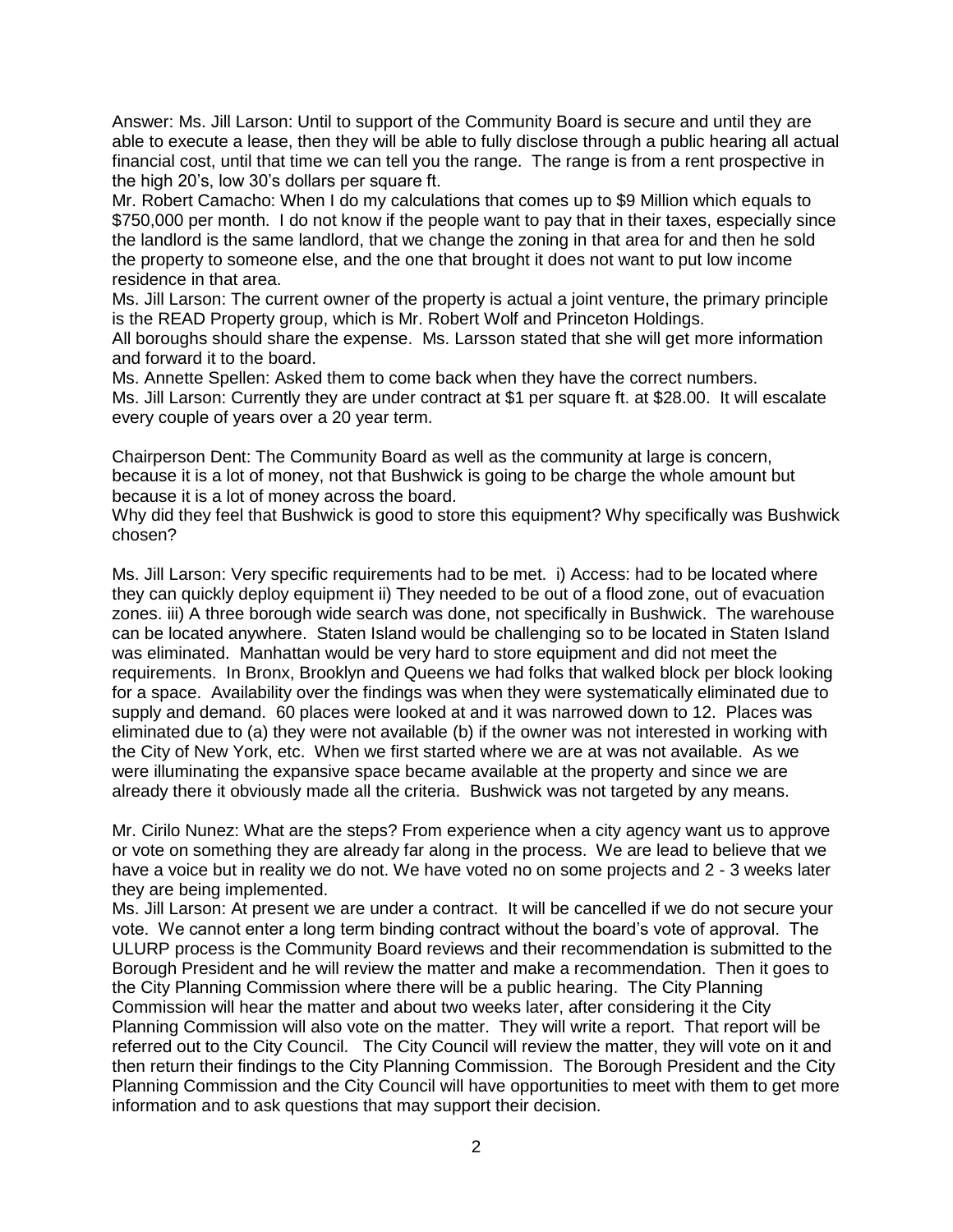Mr. Robert Camacho: How many jobs will be there?

Mr. Henry Jackson: 10 People work there, with the Urban Search and Rescue Team is there throughout the week which is about 50 people. During Hurricane Sandy there was an emergency team consisting of about 200 people.

Mr. Jackson thanked the board for their questions and consideration.

The District Manage welcomed Council Members Antonio Reynoso and Rafael Espinal. She also welcomed Deputy Chief Charles McEvoy, from the North Brooklyn Command. She invited him to say a few words.

He is here on behalf of Chief Jeffery Maddrey who had a previous engagement whom the board is presenting a certificate to.

The Borough is doing very well, there is a 5% decrease in crime. All major crime is down with the exception of burglaries, however there are measures in place to combat them. Violence and shootings are down 13%. Usually shootings have been linked to gang activity and there is a Gang Violence Task Force in place to combat that. The men and women in Brooklyn North are working very hard to keep everyone safe.

The NCO (Neighborhood Coordinating Officer) Program at the 83rd is the last command within the borough that will have the program. The program will start next month in July. After the program is implemented at the 83<sup>rd</sup> Pct. all of the 10 Precincts that patrol Brooklyn North will be under the NCO program. Out of the 8 patrol boroughs in New York City, the Brooklyn North will be the only borough that every command will be a NCO command. We are working with the community solving their problems and having a connection with the people in the community. Having a direct connection with the NCO within a particular geographic area of the precinct is certainly working and this shows that all throughout New York City that we are working hard to decrease the violence and to decrease crime. This is a tribute to the men and women who are out there every day getting the job done.

Question Entertained:

Ms. Jo-Ena Bennett: There was an article in the NY Post stating that the police department will no longer respond to noise complaints, if that is true, how are we expected to respond to that? Deputy Chief McAvoy: That is incorrect, we will respond to the noise complaints, especially if it is an ongoing problem.

Deputy Chief Charles McEvoy thanked the board and those present for their time and for the privilege to speak.

District Manager, Celestina Leon welcomed Captain Dominguez, the new captain of the 83<sup>rd</sup> Precinct.

Captain Dominguez: Starting at the 83<sup>rd</sup> Precinct 2 weeks ago and stated that he is happy to be in Bushwick. He is the  $2^{nd}$  in command. Crime is down 11% for the month and down 4% for the year. There has been 7 shootings so far this year and they are working hard to get violence and crime down.

Robert Camacho: What Precinct did you come from?

Captain Dominguez: I have been with the NYC Police Department for 16 years. The last 10 years at Brooklyn North, served as a sergeant for 5 years in District 30 which is transit, located downtown Brooklyn. Part of those 5 years I was assigned Brooklyn Wide in transit and then I was promoted to Lieutenant and then I went to the 84<sup>th</sup> Precinct located downtown and I worked there for 5 years as a commander dealing with patrol, l then was promoted and was assigned to the 83rd Precinct two weeks ago by choice. So he is very happy to be here.

Chairperson Julie Dent: Invited Both Councilmembers to speak since the (OEM) Office of Emergency Management proposal will be going to them for review.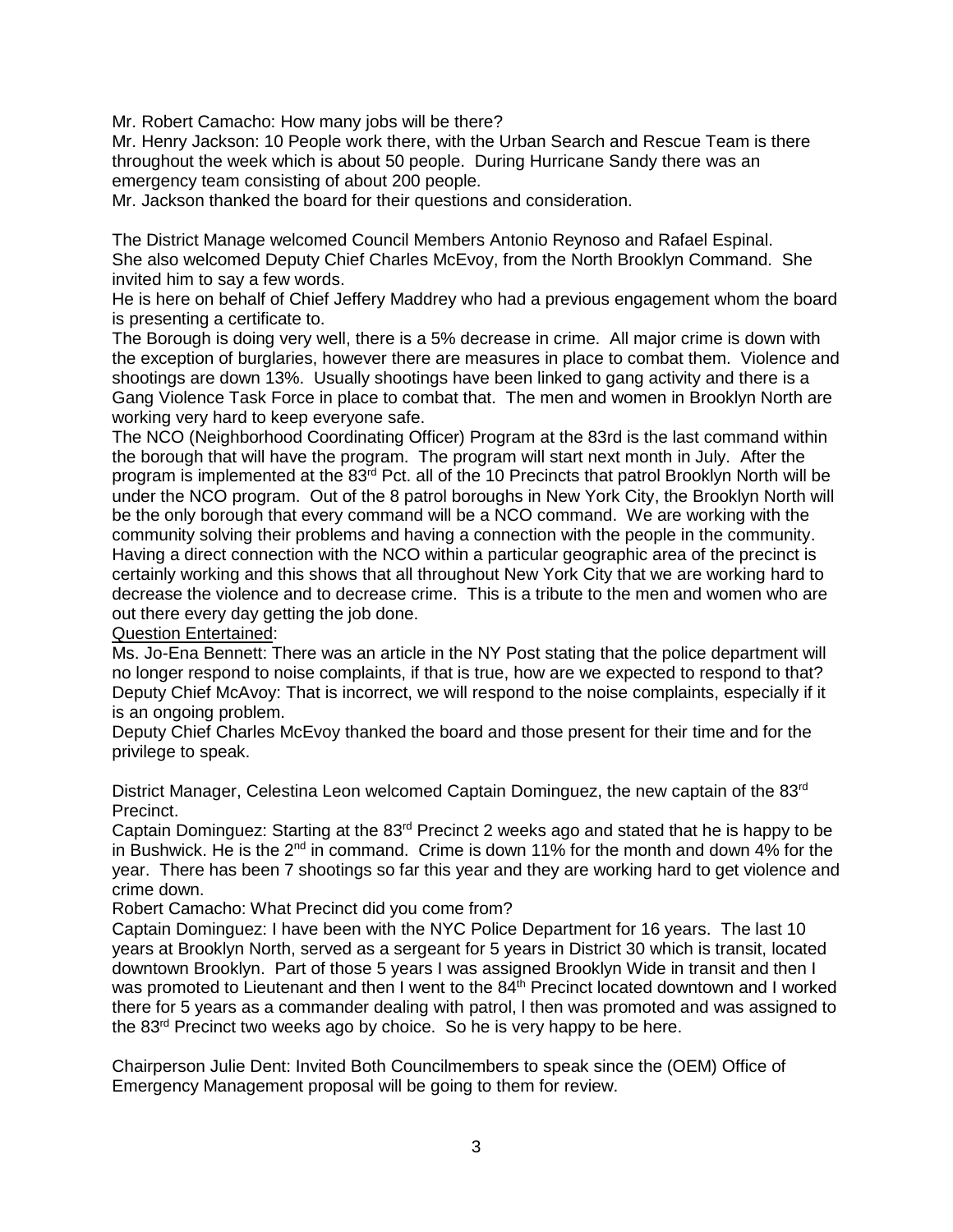Councilmember Reynoso in referring to OEM: How much is the rent and how long is the lease? Mr. Jackson: The lease is a 20 year lease and the rent will be 9 million per year. Councilmember Reynoso: Will there be any increases?

Ms. Jill Larsson: There will be increase every couple of years at the rate of 5% per increase. Councilman Reynoso: This is a manufacturing space that is usually 18-22 dollars per square feet. Since the city will be already paying 25-30 dollars per square feet others will want to charge that same amount which will make it very hard for businesses in our community to stay here and continue to provide good jobs. The Evergreen site (HRA) at 95 Evergreen and this site together will make prices keep going up. I want you guys to do a better job about being competitive with these prices. I want our tax dollars saved. I am never going to rezone that area so it will stay manufacturing forever.

The Bushwick Community Plan will come to you in a ULURP process, so we are still in the beginning stages of formulating a project so that you can see it. My question is that we have 3 parking lots, PSA3 which is one across the street from Noll Park, the others on Central Avenue, two blocks from Hart Street/Myrtle Avenue. We want these parking lots to be 100% affordable housing. This is one of the only few chances we have to get, during this rezoning project 100% affordable housing. This would mean extremely low rates at 30, 40% with \$400, \$500, \$600 & \$700s for a one bedroom apartments. This is what this community want and needs. The City says that we cannot have the parking lots because they need parking. I am going to say no with stipulations that the city moves all emergency vehicles from the PSA3 to this site, so that we can open up that site for 100% affordable housing. If you do not figure out how to get the cars from PSA3 to across the street you will have a very hard time getting a yes from me. This is very important because then we can empty out the lot and build affordable housing. "Thank you very much."

Chairperson Dent asked Councilmember Espinal to speak.

Councilmember Raphael Espinal in referring to OEM: The councilman stated that he did not have much to say regarding OEM because it seems as though the community has it under control and because the location in not in his district. He stated that Reynoso has his full support and he is in agreement with having the City move the parking lots so that 100% affordable housing can be built. The community is in support of that and we will push for that. "Thank you."

2) Department of Housing Preservation and Development (HPD), Louise Carroll, Associate Commissioner of Housing Incentives – Presenting on Voluntary Inclusionary Housing at the former Rheingold Brewery site:

Information regarding the application from All Year Management to build Inclusionary Housing at 54 Noll Street and 123 Melrose Street.

There was a meeting on January 9, 2017 with All Year Management informing them that they needed to go back to the Community Board to make sure that all the promises that were made in the ULURP application were satisfied. A meeting was set up with the councilmember's office and the Rheingold Coalition to try to figure out what the requirement were. At the time we set up the meeting we thought the requirement was 24% affordable housing, however during that meeting we found out that 30% affordable housing was promised, stated Ms. Carroll.

HPD went back to the developer and made several presentations to them. We received letters back from their lawyers stating that we did not have any legal right to require any more housing from them that was required by the zoning resolution.

Our office went to the NYC Law Department and asked for an opinion about what our legal rights were and what our authority was. The NYC Law Department came back to HPD and said that we had no legal right to require anything more than 20% affordable housing as stated by the zoning resolution. They further stated that even what was stated in the City Planning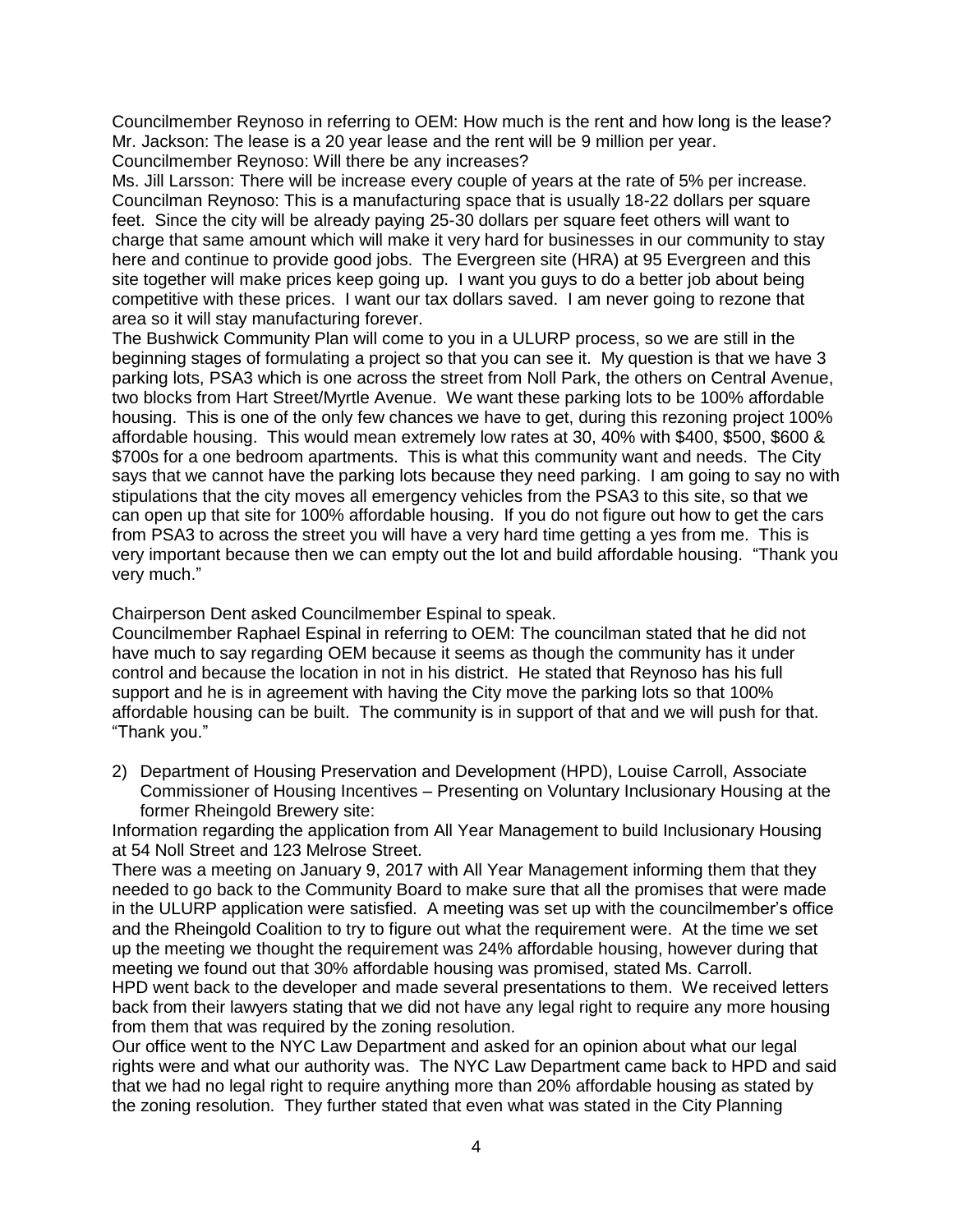Commission report was not a legal threshold that the legal threshold existed in the zoning resolution, and therefore we have no power to do anything more on that site then what the resolution requires.

We reported back to the councilmember and we agreed to come here to report this informant to you the Community Board. We have tried, we have sort advice and that is the limit of our authority.

District Manager: This is a follow up, we had a meeting earlier this year. HPD is here to let us know what they are able to do legally.

Chairperson: (speaking to Ms. Carroll) I thank you for all the effort you put forth. This is the reason why I tell my members that we must always be respectful when people come before us to present. That is why some of them are so angry because when these developers come before us, they promise us one thing and then we come back and they say something else. People have to come before the Community Board right and with the truth. If they do not the members will always be doubtful. It must stop!!! Too many games are being played between all of these agencies and these developers. COME RIGHT!!!! If we are going to get 20%, just tell us that. Do not promise us one thing and we vote favorable and then we hear something else. It has to stop!!! HPD and other governmental agencies are supposed to protect the community. That is why we are here. We are volunteers. We are not getting paid, but we care about our community. Even if we were getting paid you still have to do the right thing.

This is what we are asking: You know as HPD that you have the lawyers, why wait until something happens? Why not use preventive measure and do all that is required before it comes to the Community Board? It does not look good.

Ms. Carroll: I understand your frustration. I personally was not part of this rezoning. When this project came to us, we looked at what documentation there was about what was promised and we tried to do the right thing. We sent the developer out to the Community Board. We tried to meet with the coalition. We've met with the councilmember. We had several conversations with the developer, explaining to him that if he ever needed to come back to the Community Board that his history was not good.

At the end of the day, stated Ms. Carroll, I am a public servant and I have to abide by whatever the rules are and whatever the NYC Law Department says.

What I would say to us is that these promises are not binding. If there is something in the rezoning resolution, on the statue, in a tax statue and you are told that they are going to give you more than that, these promises are not binding.

Ms. Carroll was reminded by her assistant that accompanied her: Future rezoning will have a mandatory requirement of a minimum of 25% affordable housing with at least 10% at 60% AMI. There is another option for 20% affordable housing at 40% AMI. A third option for 30% affordable housing at an average of 80% AMI, and there is also a  $4<sup>th</sup>$  option.

Future rezoning, future area wide rezoning or where the city allows developers to build more residential housing there will be a mandatory requirement which is more than 20%. This does not change this situation, but the City recognizes that more affordable housing is needed. And thanks to the Community and Councilmembers we are able to past this registration.

Councilmember Reynoso: We did meet with the Read Group, they are the bad guys, they are the ones who brought the property and are only doing what is legally required. Usually developers do what they say they are going to do because word will get out in other communities if they don't, and communities are told that they are not people of their word. Rabsky Group has a project in Williamsburg called the Broadway Triangle. They want to build thousands of affordable housing. They are supposed to start construction in December or January, if we allow it. There is a Broadway Coalition that is fighting to stop it.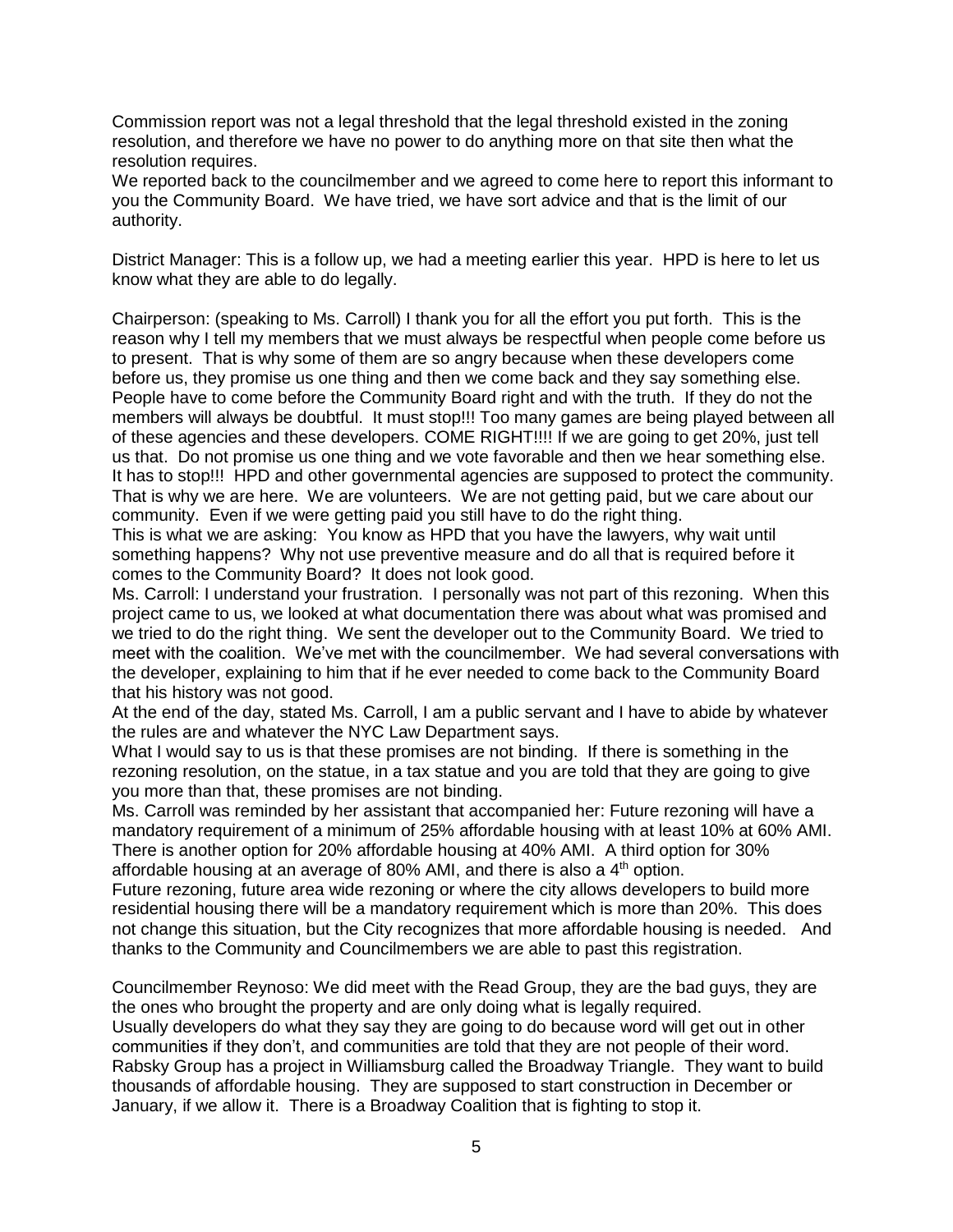I would like to recommend Community Board 4 Bushwick to make a recommendation to the Borough President and let him know about your experience with this group. If he does not hold them accountable for what they did here, how they abandon this community, then all these developers are to run wild, making huge commitments and backing out of them.

3) Department of City Planning, Sarit Platkin, City Planner Brooklyn Office: Presentation on the Self-Storage Text Amendment.

The proposal will require that new self-storage facilities in industrial businesses will require a special permit.

This permit will be requires in 4 boroughs, Bronx, Brooklyn, Queens and Staten Island. In recent years it is been determined that there has been a proliferation of these self-storage facilities around New York City's industrialize business zones. Communities and industrial advocates around the City have been increasingly concerned, and the City is now responding with this Text Amendment. The City recognizes that a balance is needed in order to preserve the most important industrial areas as well as recognizing that there is a growing demand for these self-storage facilities. This action plan arose originally from the Mayor's Office as well as City Council in November 2015.

Self-storage Text Amendment In November 2015, Mayor de Blasio announced a 10-point Industrial Action Plan, which aims to strengthen NYC's most active industrial areas, invest in industrial and manufacturing businesses, and advance workforce development opportunities for New Yorkers. In this context, self-storage facilities are seen as a low job-generating use that occupies sites, which could provide future siting opportunities for industrial, more job-intensive businesses. As a result, the NYC Department of City Planning proposes a zoning text amendment to require a CPC Special Permit for new self-storage facilities within NYC's most active industrial areas. The industrial action plan is:

- Protect industrial neighborhoods and incentivize development Limit personal storage in IBZs to support economic growth
- Align City services to help industrial businesses start, grow and thrive
- Train the city's workforce to meet the needs of the sector

## Proposed designated areas:

Northwest Bushwick area conterminous with North Brooklyn IBZ Northeast Bushwick area conterminous with Ridgewood IBZ Why targeting Self-storage sites:

The unregulated development of self-storage detracts from the City's long term goals for Designated Area in M districts:

- Low job-generating use (5 employee per facility)
- Primarily serves households (70-80% of customers)
- Tends to occupy large sites along truck outers highways, which would be optimal sites for industrial business

A CPC Special Permit is proposed for the development of self-storage in Designated Areas in M District.

A case-by-case, site-specific reviews process will ensure that self-storage development doesn't represent a significant lost opportunity for the future siting of an industrial, more job-intensive business.

Self-storage shall be subject to the proposed restrictions.

Warehouse and moving companies shall NOT be subject to the proposed restrictions.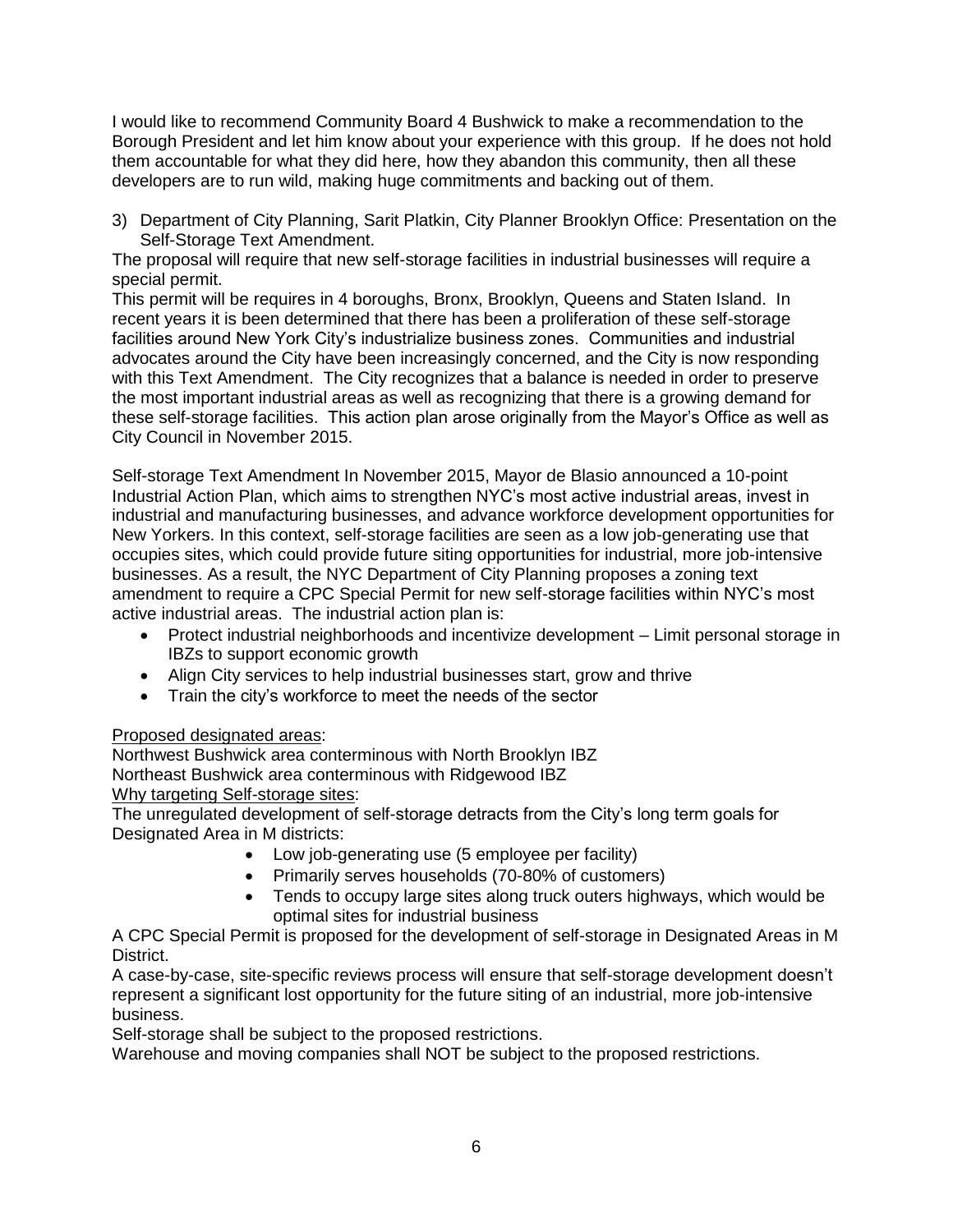Self-storage development shall be permitted by Special Permit on sites that are not appropriate for conforming industrial uses, based on such considerations as:

- Zoning lot size, lot or building configuration
- Proximity to truck routes
- Capacity of local streets providing access to zoning lot
- Investment in comparable sites in the vicinity
- Need for environmental remediation
- Potential for conflict between potential industrial uses and existing uses in the surrounding area.

Existing self-storage facilities will be permitted to remain and extend or enlarge within the existing zoning lot.

**Special Permit Application Process:** 

A Special Permit is a discretionary action subject to bulk ULURP review which may modify use, bulk, or parking regulation if certain conditions and findings specified in the zoning resolution are met.

\*Pre-application Process – Land Use & Environmental Applications

\* (15 Months) ULURP – Community Board Review

 Borough President Review City Planning Commission Review City Council Review, subject to call-up

(7 Months) Receipt of Special Permit

The process takes approximately 2 years for someone to receive their permit.

- Text Amendment Timeline:
- 1. First Announcement
- 2. Proposal Development
- 3. Pre-scoping outreach with Borough Boards and Borough Presidents
- 4. Scoping Hearing
- 5. Referral of zoning text amendment
- 6. Community & Borough Board & Borough President Review
- 7. CPC Public Hearing & City Council Review

Chairperson Ms. Julie closed the public hearing item. She asked Board Member Ms. Martha Brown to call the first roll call.

**First Roll Call: 7:46PM** – 32 members present constituting a quorum

Ms. Dent asked for the acceptance of the agenda with any necessary corrections. Ms. Barbara Jackson motioned to accept the agenda as presented. It was second by Mr. Robert Camacho. Motion moved.

## **Chairperson's Report: 8:02PM**

Ms. Julie Dent welcomed all to the Community Board #4 Wednesday, June 21, 2017 monthly meeting.

Ms. Dent thanked District Manager, Ms. Celestina Leon for her help in finding why the street renaming after Ms. Chineda Carter never was realized.

The board voting their approval in 2009. Everything was approved in 2010. As soon as we can fine Ms. Carter's family members we will set a date for the ceremony. Ms. Dent asked if anyone knows any of Ms. Chineda Carter's family members, to please let the District Manager know.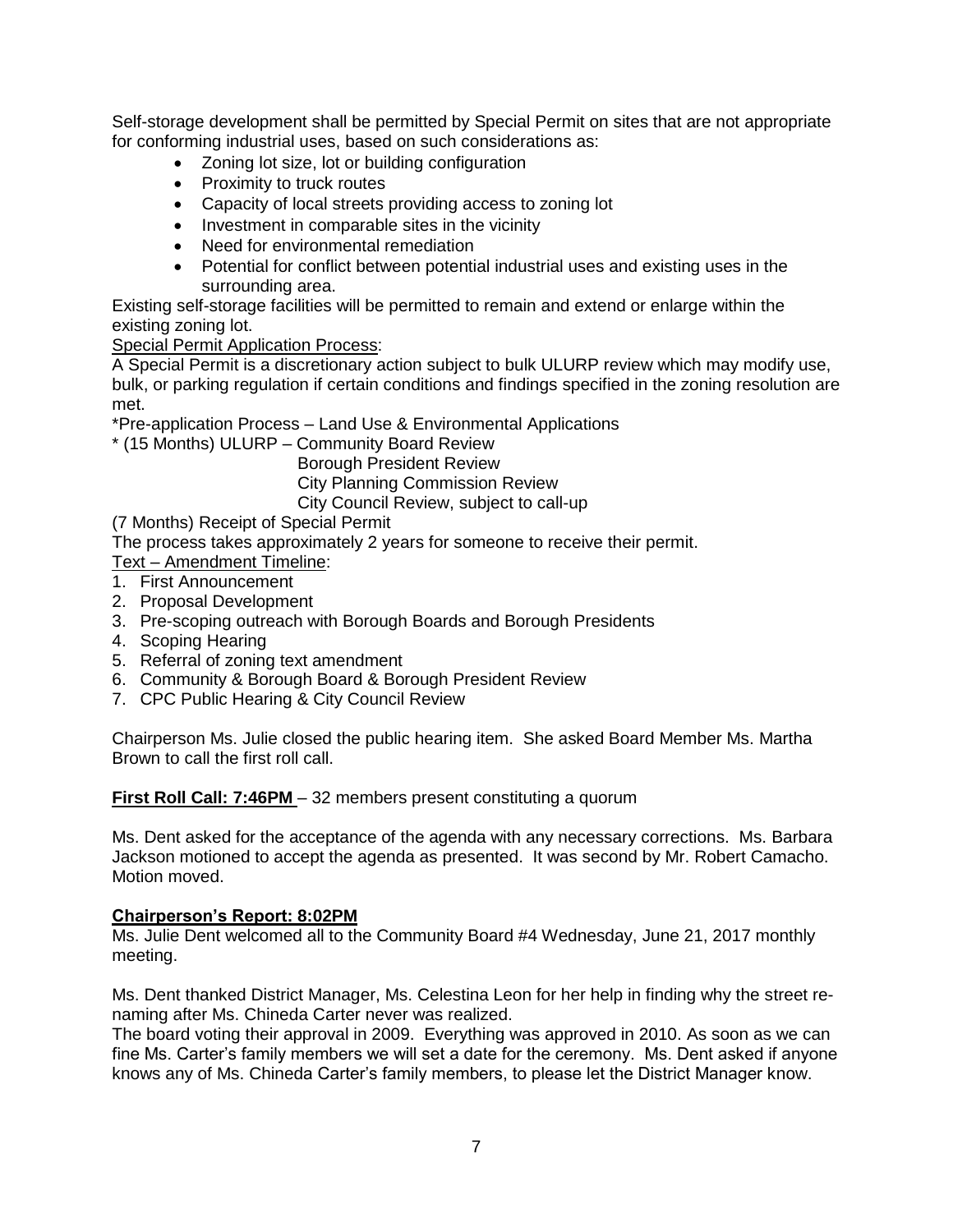Ms. Julie Dent asked that the Elected Officials and / or their representatives to introduce themselves and state their respective contact information with their address and telephone numbers.

- 1) Councilmember Antonio Reynoso, 34<sup>th</sup> Council District, 244 Union Avenue, Brooklyn, NY 11211
- 2) Boris Santos Representing Councilmember Antonio Reynoso, 244 Union Avenue, Brooklyn, NY 11221, 718-963-3141 & 212-788-7095: He represents the section West of Hart Street and South of Central Avenue up to Cornelia Street.
- 3) Councilmember Rafael Espinal, 27<sup>th</sup> Council District, 786 Knickerbocker Avenue, Brooklyn, NY 11207, 718-642-8664
- 4) Paula Melendez Representing Assemblywoman Maritza Davila, 249 Wilson Avenue, Brooklyn, NY 11237, 718-443-1205
- 5) Armando Fuentes Representing Councilman Rafael Espinal, 786 Knickerbocker Avenue, Brooklyn, NY 11207, 718-642-8664
- 6) Yamilky Crisostomo Representing Brooklyn Borough President Eric L. Adams, 209 Joralemon Street, Brooklyn, NY 11201, 718-802-3809
- 7) Tahirah Moore Representing the Office of Mayor Bill de Blasio, Community Affairs Unit, 253 Broadway, New York, NY 100007

Ms. Dent asked those from Federal, State or City Agencies to introduce themselves and state their respective contact information with their address and phone numbers.

- 1) Boniface WeWe, Brooklyn Public Library Irving Branch, 260 Irving Avenue, Brooklyn, NY 718- 628-8378
- 2) PO Ezequias Gomez, 83<sup>rd</sup> Pct., 480 Knickerbocker Ave., Brooklyn, NY 11237, 718-574-1697
- 3) Magdalena Mangual, Wyckoff Heights Medical Center, 374 Stockholm Street, Brooklyn, NY 11237

The Community Board #4 District Manager and the Chairperson Ms. Dent attended a meeting regarding Still Water in a Storm Afterschool Program located on Irving and Knickerbocker Avenues.

The co-naming of Bleecker Street and Knickerbocker Avenue to A. Chineda Carter Square has been supported by Community Board #4 since 2009. Ms. Carter was a former chairperson of Community Board #4. Council Member Rafael Espinal's office has and is continuing to work on making this project a reality.

## **District Manager's Report: 8:09PM**

Greetings to all, from the District Manager, Ms. Celestina Leon and the staff of Brooklyn Community Board #4.

She asked for a moment to acknowledge the new board members that are joining the Community Board meeting for the first time.

New Board Members are:

Jose Guzman, Cheryl Jones, Desmond Monroe & Acire Polight

## Meetings Attended:

Thursday, May 18, 2017: St. Nick's Alliance Career & Resource Fair – Attended with the Chairperson, Ms. Dent. The fair organized in partnership by the Office of Assembly Woman and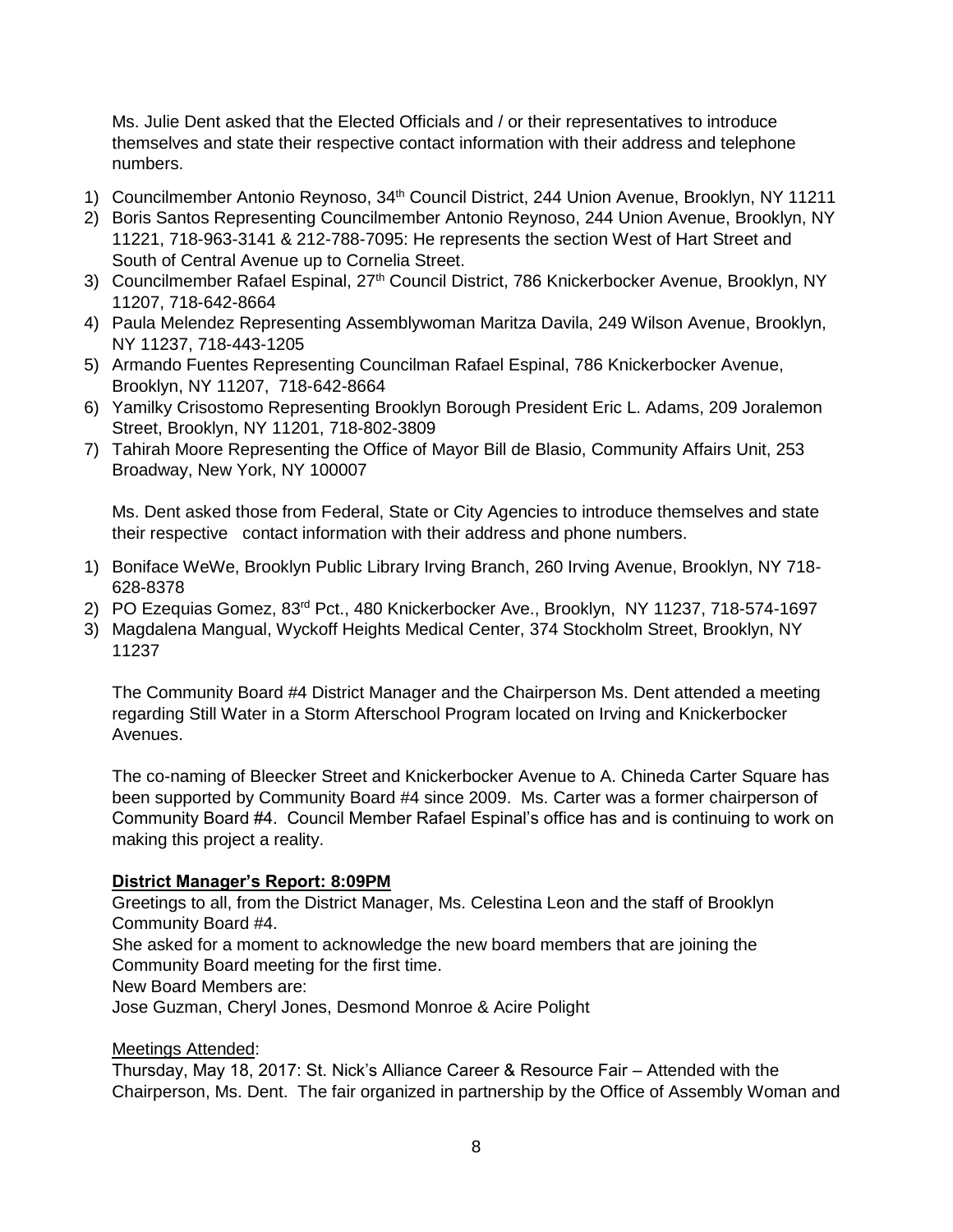St. Nick's Alliance. The event was well attended and we commend the organizers on their outreach.

Monday, May 22, 2017: Bushwick Community Plan (BCP) Open Space Subcommittee Agency/Liaison Check-in – Hosted a meeting at the Community Board's office to regroup and discuss next steps for the subcommittee, given a couple upcoming transition in staff. Representatives from Hester Street Collaborative, the Department of City Planning and the Department of Parks and Parks and Recreation attended.

Tuesday, May 23, 2017: Bushwick Community Plan Historic Preservation Meeting – Hosted a meeting at the Community Board's office to begin the conversation about additional preservation opportunities through the Bushwick Community Plan. A follow up meeting is scheduled for July 10<sup>th</sup> at 6pm at the Audrey Johnson Learning Center. All are invited to attend. Representatives from the Office of Council Member Reynoso, the Office of Council Member Espinal, the New York City Council Land Use Division and the Historic Districts Council attended.

BCP Community Health and Resources Subcommittee Meeting – Attended the meeting held at the Mayday Space at 176 St. Nicholas Avenue. The subcommittee primarily discussed the agenda and activities for the upcoming Economic Development and Community Health and Resources Summit on June 13<sup>th</sup>.

Wednesday, May 24, 2017: BCP Executive Committee and Department of City Planning working session – Joined fellow Bushwick Community Plan Executive Committee members, which included representatives from Brooklyn Legal Services Corp. A, Ridgewood Bushwick Senior Citizens Council, Make the Road NY, Churches United for Fair Housing, and CB4 Board Members (Anne Guiney and Edwin Delgado), for a conversation about the analysis and methodology for determining the potential development of both market rate and Mandatory Inclusionary Housing units. The group also discussed and prepared the agenda for the next BCP Steering Committee meeting. Representatives from Hester Street Collaborative, the Office of Council Member Reynoso, and the Office of Council Member Espinal also attended.

Thursday, May 25, 2017: Attended L Canarsie Tunnel Project Meeting Attended 9 Moffat Street Community Garden Meeting

Tuesday, May 30, 2017: Attended Housing and Land Use Committee Meeting at Community Board #4 Office

Wednesday, May 31, 2017: BCP Executive and Department of City Planning follow up working session

Thursday, June 1, 2017: Environment Protection and Transportation Committee Meeting at Community Board #4 Office

 Civic and Religious Committee & Health, Hospital and Human Services Committees Meeting – Final Annual Parade planning Meeting

Monday, June 5, 2017: NYPD & Mayor's CAU present "Together as One NYC" – Joined fellow board members, including the Chairperson, Me. Dent to attend a diverse and inclusive interfaith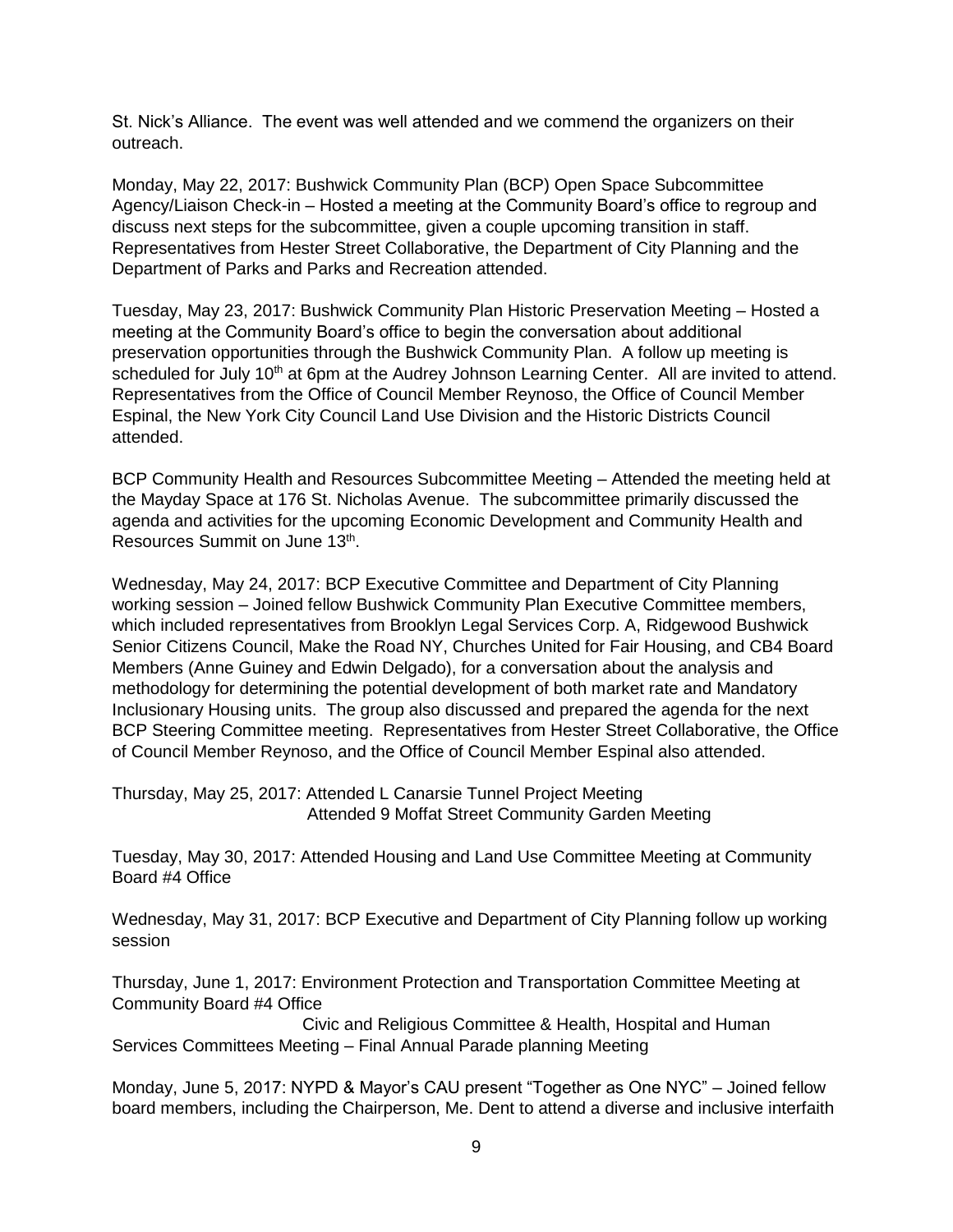service. The event was very well attended and successfully brought together by the NYPD and clergy communities. Chief Maddrey from Patrol Borough North and Commanding Office Sergio Centa from the 83<sup>rd</sup> Precinct also attended along with other personnel from the North Brooklyn Command and the 83rd Precinct. A big thank you to Ms. Barbara Smith and Commanding Officer Centa for arranging for a van to drive members to the event.

Tuesday, June 6, 2017: Attended Public Safety Committee Meeting at the Community Board's **Office** 

Wednesday, June 7, 2017: Held Executive Committee Meeting at Community Board's Office

Thursday, June 8, 2017: Annual Parade - Shape-Up Bushwick V

Friday, June 9, 2017: Community Board #4 Redesign Call with the NYC Department of Information Technology & Telecommunications

Tuesday, June 13, 2017: Borough Service Cabinet Meeting – Attended the meeting at Borough Hall and listened to a presentation by DOITT about NYC Open Data, which helps New Yorkers and others interested to use and learn about City data. Also held the Youth and Education Committee Meeting at the Community Board's Office.

Bushwick Community Plan Economic Development and Community Health & Resources – Sharon attended the Summit and participated in the activities for the Community Health & Resources Subcommittee. The event was well attended by business owners and other local organizations.

Wednesday, June 14, 2017: District Service Cabinet Meeting – Held second DSC Meeting in the Community Board's Office. Representatives from the Department of Sanitation, Department of Mental Health and Hygiene, FDNY, NYC Office of Emergency Management, Department of Transportation and the Department of Social Services (DHS and HRA) attended. All agencies provided updates and responded to questions relating to concerns within the district.

Friday, June 16, 2017: Evergreen Middle School performance in collaboration with the House of Yes.

## Announcements:

MTA Headquarters Job Openings: How to apply. Qualified individuals may apply through the MTA's online application and recruitment system. Please visit their website at: <https://www.mta.info/mta/employment/> and select MTA headquarters. Please check the website frequently because new opportunities are posted daily.

2017 Session at Swim Strong!!! Bushwick High School, 400 Irving Avenue, Brooklyn, NY 11237 Two month classes. Need financial help? [http://swimstrongfoundation.org/apply-for-a](http://swimstrongfoundation.org/apply-for-a-scholarship)[scholarship](http://swimstrongfoundation.org/apply-for-a-scholarship) 

Con Edison: Customers can report downed power lines, outages and check service restoration status at [www.conEd.com](http://www.coned.com/) or by calling 1-800-75-CONED (1-800-752-6633). When reporting an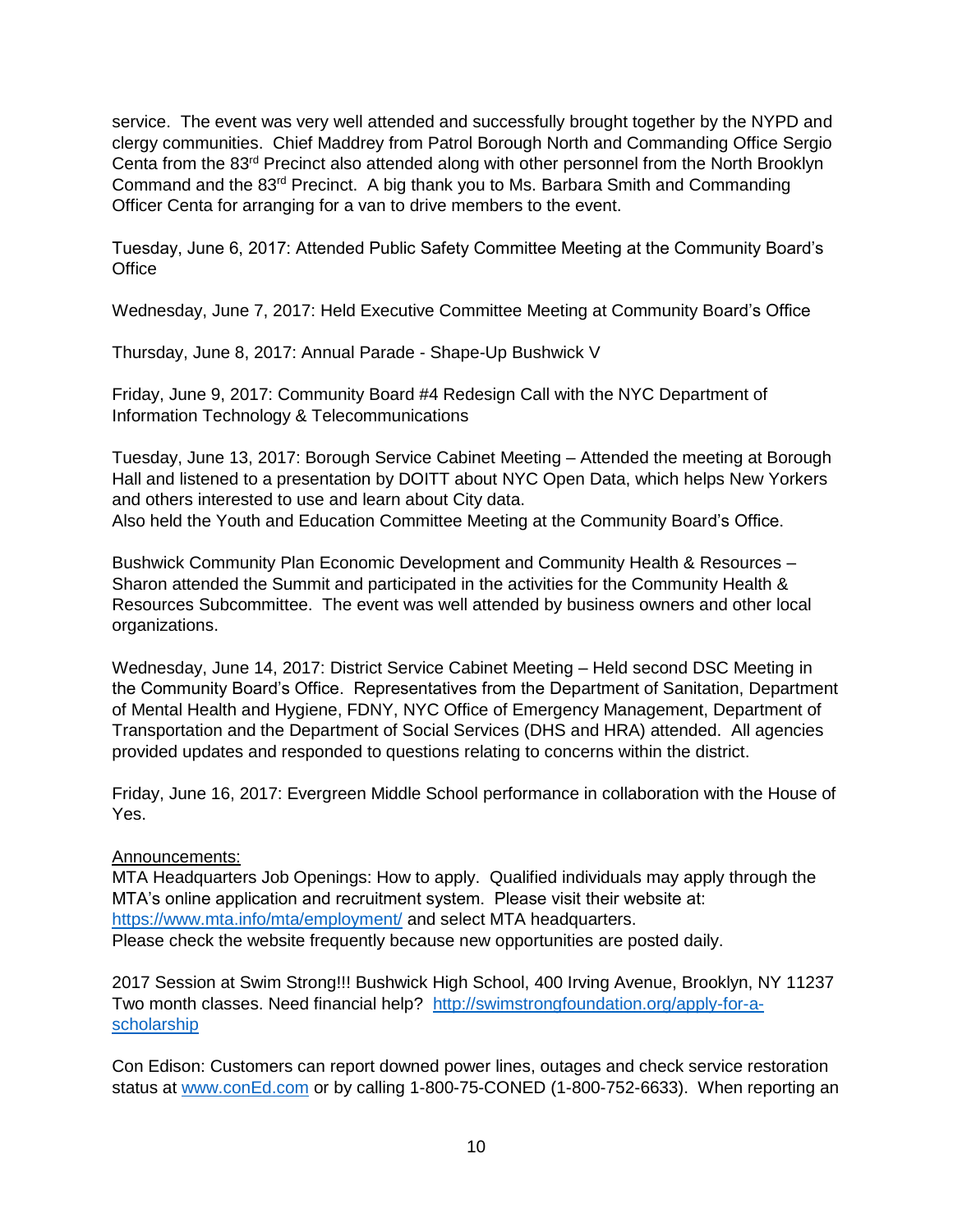outage, customers should have their Con Edison account number available, if possible, and report whether their neighbors also have lost power.

# **Committee Reports, 8:17PM**

**Civic and Religious Committee (CRC)**, Committee Chairperson, Ms. Elvena Davis Meeting Held: Thursday, June 1, 2017, 3:00PM, 1420 Bushwick Avenue, Brooklyn, NY 11207- 1422

Members Present: Ms. Elvena Davis, Committee Chairperson, Ms. Mary McClellan, HHH Committee Chairperson, Virgie Jones, Annette Spellen, Jo-Ena Bennet

Others Attending: Sherry Davis, Woodhull Hospital; Police Officer Oscar Lopez, 83rd Precinct CAU; Jennifer Clarke, Healthcare Education Project; Police Officer Ezequias Gomez, 83rd Precinct CAU; Hunter Forman, Swerve Church; Danny Torres, Swerve Church; Kurt Barnes Jr.,

Cooper Street Community Association (CSCA)

Items Discussed: Update on the Parade

Parade Event Date: Thursday June 8<sup>th</sup>, 2017, 10:00AM to 3:00PM, Location: Irving Square Park Theme: Bushwick Cares

Parade Route: Start at Wilson Avenue & Weirfield Street to Putnam Avenue to Central Avenue to Halsey Street to Wilson Avenue and Weirfield Street

Activities: Rock Climbing, Youth Bike Raffle, Fitness Classes, etc.

**Environmental Protection and Transportation Committee (EPT)**, Committee's Chairperson Mr. Eliseo Ruiz

Meeting Held: Thursday, June 1, 2017, 10:00AM, Community Board #4, 1420 Bushwick Avenue, Suite 370, Brooklyn, NY 11207-1422

Members present: MS. Martha Brown and Mr. Robert Camacho

Others in attendance: Celestina Leon, CB4 District Manage, Andy Ingelsby, NYC MTA; Matt Kroll, NYC MTA Transit; Dan Zajackowski, NYC MTA; Aaron Saguira, NYC DOT; Meta Raul, NYC DOT

Items Discussed:

MTA New York City Transit met with the EPT Committee to give a planning update on the shutdown and repairs of the tunnel for the L Train from Bedford, Brooklyn Avenue through  $8<sup>th</sup>$  Avenue, Manhattan. There will be repair work on the M Line from Metropolitan Avenue to Myrtle Avenue and Broadway.

- 1) Beginning July 1, 2017 through September 1, 2017, repairs will be made on the M Line tracks and retaining wall at Broadway and Ditmars Street. There will be shuttle bus service from Metropolitan Avenue to Broadway and Myrtle Avenue. Passengers can connect with the train J train at Broadway and Myrtle Avenue for travel to Manhattan and Jamaica Center. Also, the M Train will connect with the Second Avenue Subway Line in Manhattan therefore enabling the passengers to make connections into Mid-Town Manhattan. The M Line structure repair work is to begin July 1, 2017 through September 2017. The M Train will run on the local tracks. The J Line will continue as an express during the repair work in the M Line segment. The M Line will also run to Broadway Junction on the J Track.
- 2) L Train service during tunnel reconstruction due to Hurricane Sandy Damage:
	- a) There will be no L Train Service from Canarsie to  $8<sup>th</sup>$  Avenue during the repairs of the tunnels which is scheduled tentatively to be for 15 months (down from 18 months). The contractor has agreed to meet the scheduled deadline for reconstruction of the tunnels.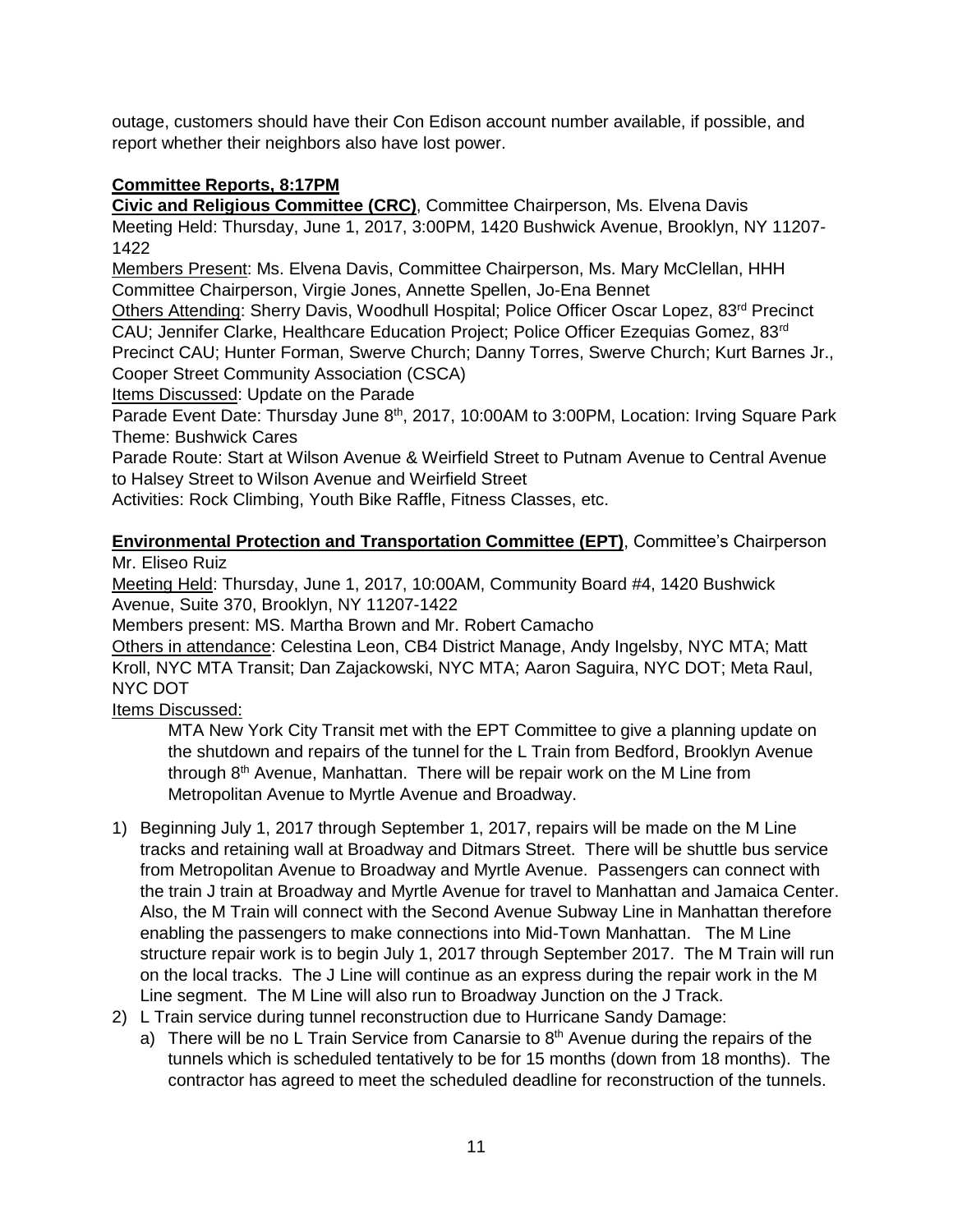- b) There will be additional service on the G, J and M lines. Free out of system transfers on the Livonia Avenue (Junius Street Stations) on the L Train and also free out of system transfers on the G Line at Broadway and Union Avenues on the J Line (Lorimer Street Station).
- c) Plans are being developed for ferry service from Brooklyn to Manhattan from North  $6<sup>th</sup>$ Street in Williamsburg to 20<sup>th</sup> Street Manhattan. The ferry will hold approximately 149 passengers.
- d) Plans are to have additional SBS (Select Bus Service) in Manhattan going uptown to the Hospital District and across town on  $14<sup>th</sup>$  Street to the West Side. Mr. Camacho suggests speaking with DOT regarding Bike Stations to park the bicycles for bike riders traveling to Manhattan.
- e) MTA is exploring the re-opening of the Fayette Street Station's Exit at the Flushing Avenue stop on the M/J Line.
- f) EPT (Mr. Camacho) suggested that the DeKalb Avenue Exit at Kosciuszko Station on the J Line also be re-opened since this is a very busy stop that connects to the B46 Bus (Utica Avenue); the Ralph Avenue Bus (B-47), the B38 DeKalb Avenue Bus.
- g) The EPT Committee also suggested that the L Train riders should be encouraged to pick up the A/C Train at Broadway Junction to get into Manhattan. It is a quick ride and the A Train makes all connections into other parts of Brooklyn via the Jay Street – Boro Hall Stations; G Train at Hoyt & Schermerhorn Station, all parts of Manhattan at Fulton Street Station. The A and C trains stop at 34<sup>th</sup> Street, 42<sup>nd</sup> Street, 59<sup>th</sup> Street, etc. The Port Authority Bus Terminal and Peen Station all can be accessed from the A/C Line.
- h) It was suggested that platform advisors be places at the Broadway East New York/Broadway Junction Station to guide passengers to these other routes in Manhattan.

## **Housing and Land Use Committee Meeting (HLU),** Committee Chairperson, Ms. Martha Brown.

Meeting Held: Tuesday, May 30, 2017, 5pm, 1420 Bushwick Avenue, Brooklyn, NY 11207-1422 Members Present: Committee Chairperson, Martha Brown; Robert Camacho, Joshua Brown, James Wiseman, Victoria Fernandez, Jo-Ena Bennett

## **Others in Attendance:**

Celestina Leon, CB4 District Manager; Alfonso Abreu, Cameron Orr, Kathy Ling Pena, The Honorable Diana Reyna, Deputy Borough President (Brooklyn Borough President NY) ; Olga Chernomerett (Borough President, Brooklyn, NY); Mr. Henry Jackson, Mr. James McConnell, Mr. Craig Bonney, & Ms. Rachel Sulaymanov, NYC Office of Emergency Management; Mr. Keith Kinch, NYC Retrofit and BlocPower – One NYC Community Retrofit; Ms. Sarit Platkin, NYC Department of City Planning; Kerensa Wood, NYC Department of City Planning; Mr. Michael Cox, of the NYC Mayor's Office; Ms. Esther Galleon, Assemblywoman Maritza Davila's Office; Mr. Louis Noe, Douglas Elliman.

## Items Discussed:

Item #1 - NYC BlockPower Community Retrofit Program – Presentation by Mr. Kinch regarding the Community Retrofit program. This program has been in existence in the designated areas and is a free program provided by the City of New York that involves the designated communities and building owners to have repairs done to their property for little or no cost for buildings that contain 5 to 50 units mainly located in central Brooklyn and Southern Queens. The NYC Retrofit Program involves making upgrades to residences by providing financial assistance in the repair and upgrade of homes/residences. Under this program owners may be able to receive assistance in the following areas: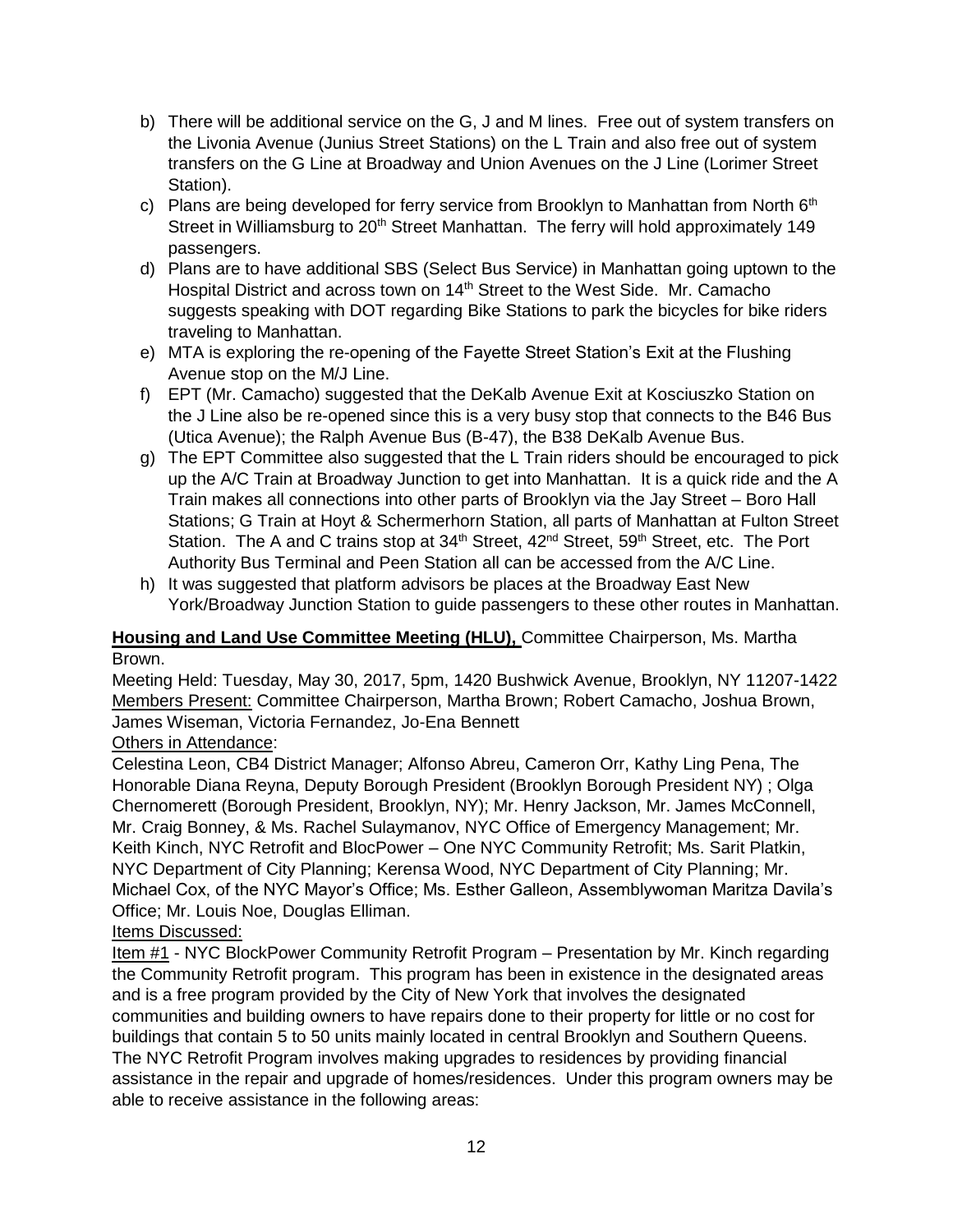- i. Identify opportunities to save energy, water and money on their property
- ii. Owners may apply for financing and incentives to upgrade their buildings and receive loans for the necessary upgrades
- iii. Owners can find contractors certified by NYC Retrofit to make repairs and upgrades
- iv. The program also reduces the greenhouse gasses and air pollution in small and midsized buildings to achieve the City's goal of 80% reduction in greenhouse gasses by the year 2050.
- v. The program encourages homeowners to create more affordable housing opportunity for their tenants by offering upgrades and improvements to the housing stock thereby keeping older and long term tenants in the community instead of displacement of long term residents by raising rents to the scale of the market rates that are taking place in localized areas. (i.e., Bushwick, South Jamaica)
- vi. Some examples of building upgrades are:
	- a) LED lighting
	- b) Water saving faucets and shower heads
	- c) Stem distribution improvements
	- d) Fuel switching to natural gas and clean energy
	- e) New controls for better operation of property
	- f) Solar Paneling
- vii. Loans are available for up to 15 years evaporating repayment plans with low cost financing
- viii. Interested parties should contact Keith Kinch at Community Retrofit (347) 762-4792; Email: [Keith@Communityretrofit.org](mailto:Keith@Communityretrofit.org)

This program will include J-51 Tax Credits. In Bushwick currently there are 107 building engages in this program. 66 Building with retrofits are in the process of being retrofitted or being completed. Buildings with current violations are eligible to participate in this program as well. Councilman Espinal has partnered with Retrofit to promote this program through community events. Retrofit will be presenting at a future meeting.

Item # 2 - City Planning Commission - North Brooklyn Industrial Study

Presentation by Ms. Wood she gave a status update on the North Brooklyn Industry and Innovation Plan for North Brooklyn for Community Board #4's area located along the industrial area border of Flushing Avenue where Community Board 4 intersects with Williamsburg. This program study reflects new models under the Mayor's Action plans create and grow 21<sup>st</sup> Century Industrial Jobs in the Bushwick Community. The Mayor's plan is to attract hundreds of jobs in the community.

Creating new employment centers outside of Manhattan, to create space for innovating and emerging sectors of industry, i.e., technical jobs, jobs in IT and industrial jobs. The proposal includes for the community to support the ongoing growth of sectors critical to New York City's economic growth. The proposal includes flexible work places making sure that the zoning reflects attractive office space in the core industrial areas.

## Concerns:

Note that the Housing and Land Use Committee counters that the economics of the IBZ zoning proposal does not benefit our youth of this community, hence, CB4 has to really take a good look into the review of these proposals made by CPC with good sound judgment as it pertains to CB4. The hotels proposed needs special permits to build and operate and we need to find a way to have CB4 residents find job opportunities in this area. With the advent of Boutique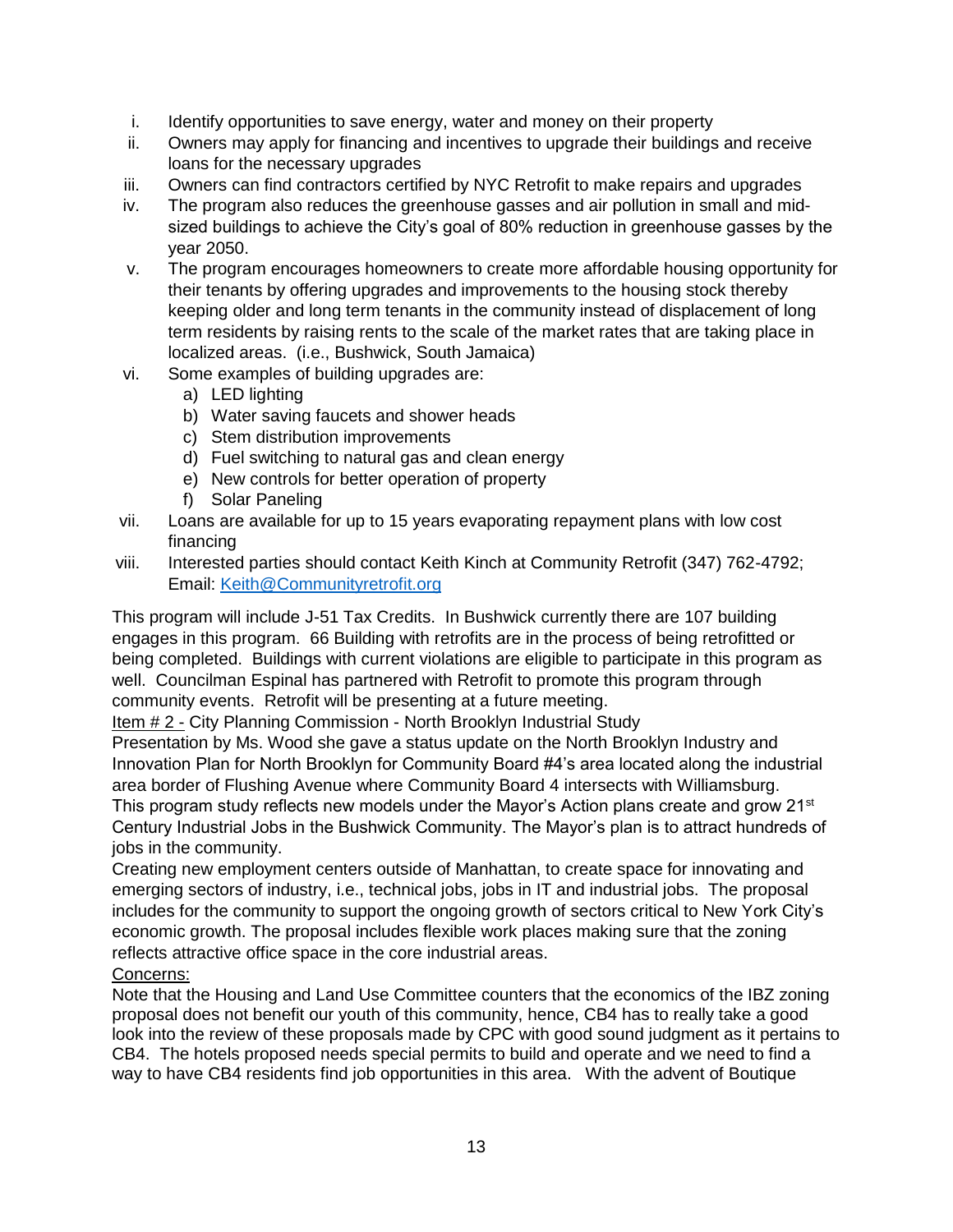Hotels in this area, the IBZ is being compromised as well as the housing as the warehouses are being used as lofts and for residences in that part of the community.

Also, with regard to the technical innovations, HLUC wants to know where our young people, and high school/college graduates from Bushwick and our adjacent contiguous communities, where do jobs for them fit in in these grand plans to create jobs in our community.

It was remarked that since these new technical innovation companies are located in our communities, why are there no programs or affiliations with the high schools in our community for jobs and training programs in the CB4 area?

Also, we need to have outreach to our CBO's for opportunities for training programs for our young people in these technical and industrial jobs. Further, we request that we be included in the planning of the IBZ zones. Our youth need technical training in coding jobs, computer technology, IT Technology.

We need open lines of communication and outreach into our community for young people of the community and young entrepreneurs of CB4.

The City Planning Commission (CPO) will be presenting this proposal for the Industrial Business Zoning sometime in the fall of 2017.

Item #3 - New York City Office of Emergency Management

1. In Reference to Land Use Review Application #170352 PQK – NYC Office of Emergency Management ("OEM") – Warehouse at 930 Flushing Avenue seeking a Letter of Support for premises located at 930 Flushing Avenue, between Evergreen and Noll Street. M-1 Zoning) to expand the warehouse facilities at this location. This is an OEM storage warehouse.

2. This site contains a 2 story warehouse structure built in 1988. It contains a small vehicle storage parking lot at the corner of Evergreen Avenue. For 10 years the OEM has operated a warehouse and ancillary office space within the 96,800 sq. feet. Of the first floor area permitted by the previously approved 2006 application. The additional 207,000 sq. feet of space in the warehouse is the subject of this new application for approval for a lease for 7 years is unoccupied and not currently in use and will be used for an additional 87 on-site parking spaces for emergency vehicles.

3. OEM wants the additional space for storage of emergency supplies in this area and for emergency storage of vehicles, water, emergency supplies in case of further hurricane or emergency activity such as flooding.

4. The OEM wants CB approval and a letter of support for this space which is necessary for the storage of supplies and vehicles during emergencies that affect our community. The approval and Letter of Support will allow OEM to Lease the space of Read Group (landlord) for the next 7 years.

Item #4 – New York City Department of Finance, Community Assistance Program (CAP) SCRIE/DRIE PROGRAM EXTENSION OF THE RENT FREEZE PROGRAM

Presentation by Mr. Abreu from the NYC Department of Finance on the SCRIE Program/DRIE Program. This program is a rent freeze program which provides rent freeze assistance in the community for residents who cannot pay the high rent increases. Assistance is mainly for those on SSI and/or social security whose incomes make it a financial burden to pay rent the increases. Since a lot of people are not aware of this program, NYC/CAP is trying to reach out to the community to advise the elderly and people on SSI/VA Benefits, etc. that they are eligible to apply for this rent assistance program.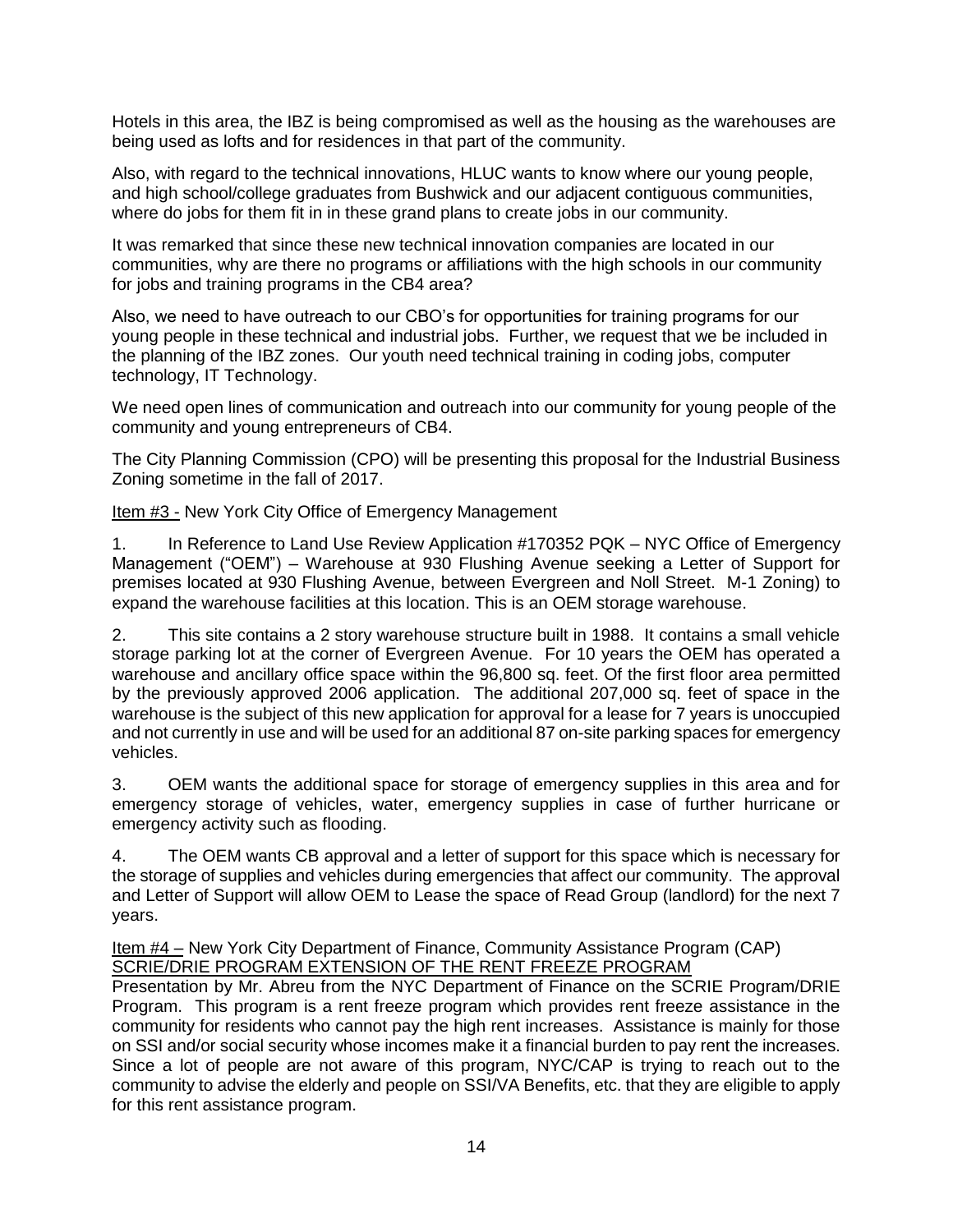The office is located at 66 John Street, New York, New York 10007, 3<sup>rd</sup> Floor and the CAP has set up a mobile unit to reach out into the communities mainly at the Senior Citizen's Centers and various locations throughout the boroughs.

Interested parties must bring their lease, letter from Social Security, SSI award letters, Veterans Benefits letters, Income Tax Statements and any kind of documentation necessary to fill out the applications for assistance for the SCRIE/DRIE NYC Rent Assistance Program.

## **Public Safety Committee (PSC), Committee Chairperson Ms. Barbara Smith**

Meeting Held: Tuesday, June 6, 2017, 6:00PM, Community Board #4, 1420 Bushwick Avenue, Suite 370, Brooklyn, NY 11207

Members Present: Barbara Smith, Committee Chair; Mary McClellan, Annette Spellen, Victoria Fernandez, and Maria Gomez Caceres

## Others in Attendance:

Celestina Leon, CB#4 District Manager; PO Ezequias Gomez & PO Oscar Lopez, 83rd Precinct Community Affairs Unit; Adam Sacks, Rudy Aragones, Ahaira Aragones, and Danny Garcia Invited to meeting but did not attend:

108 Wyckoff Avenue, MRSC LL; 238 Wyckoff Avenue, Bushwick Pizza House, Inc.; 567 Wilson Avenue, Bar'Chaa Inc.

- 610 Bushwick Avenue Rebecca's: Requesting support for a liquor, wine beer and cider license at this full liquor bar & snack location. Opened in August 2016. Hours: 4:00PM to 4:00AM seven days a week. No liquor is to be served after 12AM on Sundays. It is recommended that the full board vote on a letter of support for their SLA application although they already obtained their license.
- 664 Knickerbocker Avenue Chimi Mundo on Wheels, Inc.: Requesting support for a wine, beer, cider license at this restaurant/bar location. This business started in a truck (Myrtle and Wyckoff Avenues) and has been running for 14 years. Hours: 4:00PM to 6:00AM Monday to Saturday and 8:00PM to 6:00AM on Sundays. It was recommended that the business owner apply for a full liquor license now, as they were planning to obtain one for this location in the future. No alcohol is to be served after 12:00AM on Sundays. There was an issue with an employee and a customer in August 2016 and the 83<sup>rd</sup> Precinct responded. There was also a problem in January 2017 with a customer. (See report for more information) It was recommended to the business / employees to always call 911 in case of emergency or when there is a highly disgruntled customer. It is recommended that the full board vote on a letter of support for the applicant's application.
- 219 Central Avenue between Stanhope and Stockholm Street First Live: They are requesting support for a wine, beer & cider license at this Coffee House and Bar/Tavern location. Five Live is a multimedia production company that provides livestreaming services for companies and a venue to connect musicians/artists. This location is also a coffeehouse that has been open since 2015, it is also a live internet production studio with soundproofing. Their hours are from 7:30AM to 5:00PM, Monday to Friday and 9:00AM to 4:00PM on Saturdays. They are closed on Sundays. It was recommended that they apply for a full liquor license to safeguard against any potential issues in the future. There have been no 311/911 call or complaints at this location. It is recommended that the full board vote on a letter of support for their SLA application.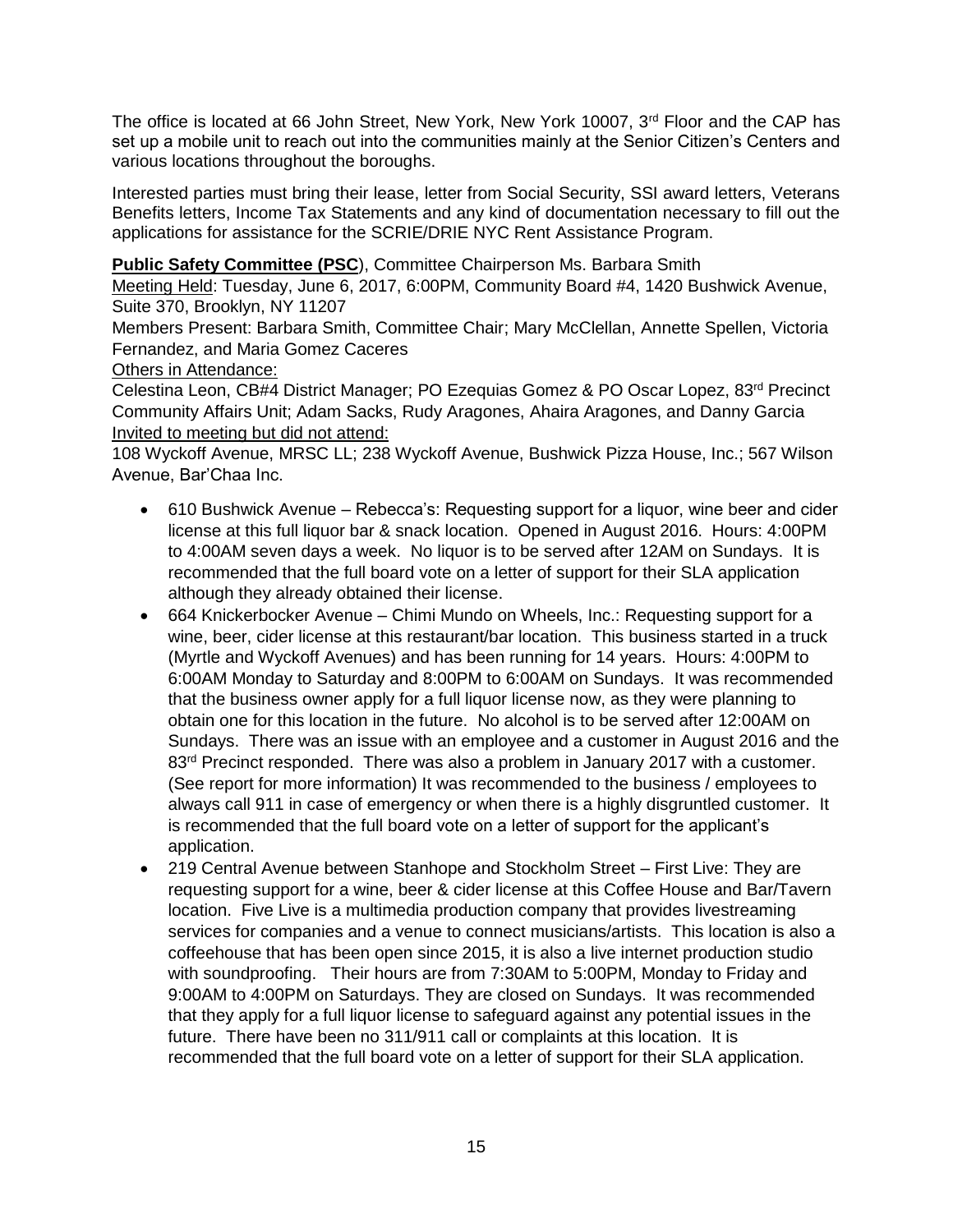**Sanitation Committee (SAN),** Committee Chair Mr. Raul Rubio

Meeting Held: Monday, June 12, 2017, 4:30PM, 1420 Bushwick Avenue, Brooklyn, NY 11207 Members Attending: Raul Rubio (Chair) and Barbara Jackson

Others Attending: District Manager, Celestina Leon, Sandy Nurse & Renee Peperone, BK Rot; Erycka de Jesus & Renee Whittick, NYC Composting Project hosted by Big Reuse. Items Discussed:

The composting projects that have been going on in Bushwick and the new City program of Brown Bin for residential food disposal which should be completely up and running by spring 2018.

BK ROT is a collection and composting service in Bushwick that employs Bushwick Youths. It was mentioned that BK ROT is the largest community run composting program in the country and are the model for newer projects. BK ROT is looking to expand their space. They currently reside in a garden space known as "Know Waste Lands" on 1278 Myrtle Avenue in Bushwick.

They currently process 50,000 lbs. of material daily and their compost is for sale on Sundays from 12:00PM to 3:00PM. They wish to expand in order to have more space to store woodchips, mulch and the newly composted soil. They are requesting a letter of support from the Community Board.

The next Sanitation meeting is scheduled for September 11, 2017 at 4:30PM at the Community Board #4 office.

**Youth and Education Committee (YEC)**, Committee Chairperson Mrs. Virgie Jones Meeting Held: Tuesday, June 13, 2017, 3:00PM, Community Board #4, 1420 Bushwick Avenue, Suite 370, Brooklyn, NY 11207-1422

Members Present: Mrs. Virgie Jones (Chair), Jo-Ena Bennet, Christopher Graham, Mary **McClellan** 

Others in attendance: Celestina Leon, CB4 District Manager; Boris Santos, Office of Council Member Antonio Reynoso; Carlos Hernandez, We Make Noise; Anya Sapozhnikova, House of Yes; and Denise Pagan, Hostos Community College

Items Discussed:

Item #1) Carlos Hernandez, We Make Noise: Presented on their current NYC Rock Camp program and plans to grow their after-school music program at the Silent Barn.

The NYC Rock Camp is free or on a sliding donation scale. It is a five day long program taking place from July 16<sup>th</sup> through the 21<sup>st</sup> this year at the Williams Charter School from 9:00am to 5:00pm. Lunch is provided throughout the school year for ages 9 to 17. Youths will have the opportunity to take part in lessons in various instruments, write a song, and participate in a live performance at the venue Baby's All Right. The program can accommodate4 approximately 55 to 65 youths. Suggested donation: \$50 - \$500

For more information: [WWW.WeMakeNoise.org/NYCRockCamp](http://www.wemakenoise.org/NYCRockCamp) Contact Info: [info@wemakenoise.org](mailto:info@wemakenoise.org) ; 615-403-1081

Item #2) Anya Sapozhnikova, House of Yes: Presented on a new project in collaboration with the Evergreen Middle School. House of Yes is a local nightlife venue that is located at 2 Wyckoff Avenue, Brooklyn, NY 11237. The program is new. The motivation for the project arose from the challenges artists face in getting involved. Through the business they have access to a wide variety of artists, including performers, musicians, filmmakers, etc. The program is an opportunity for students produce and bring their stories to life.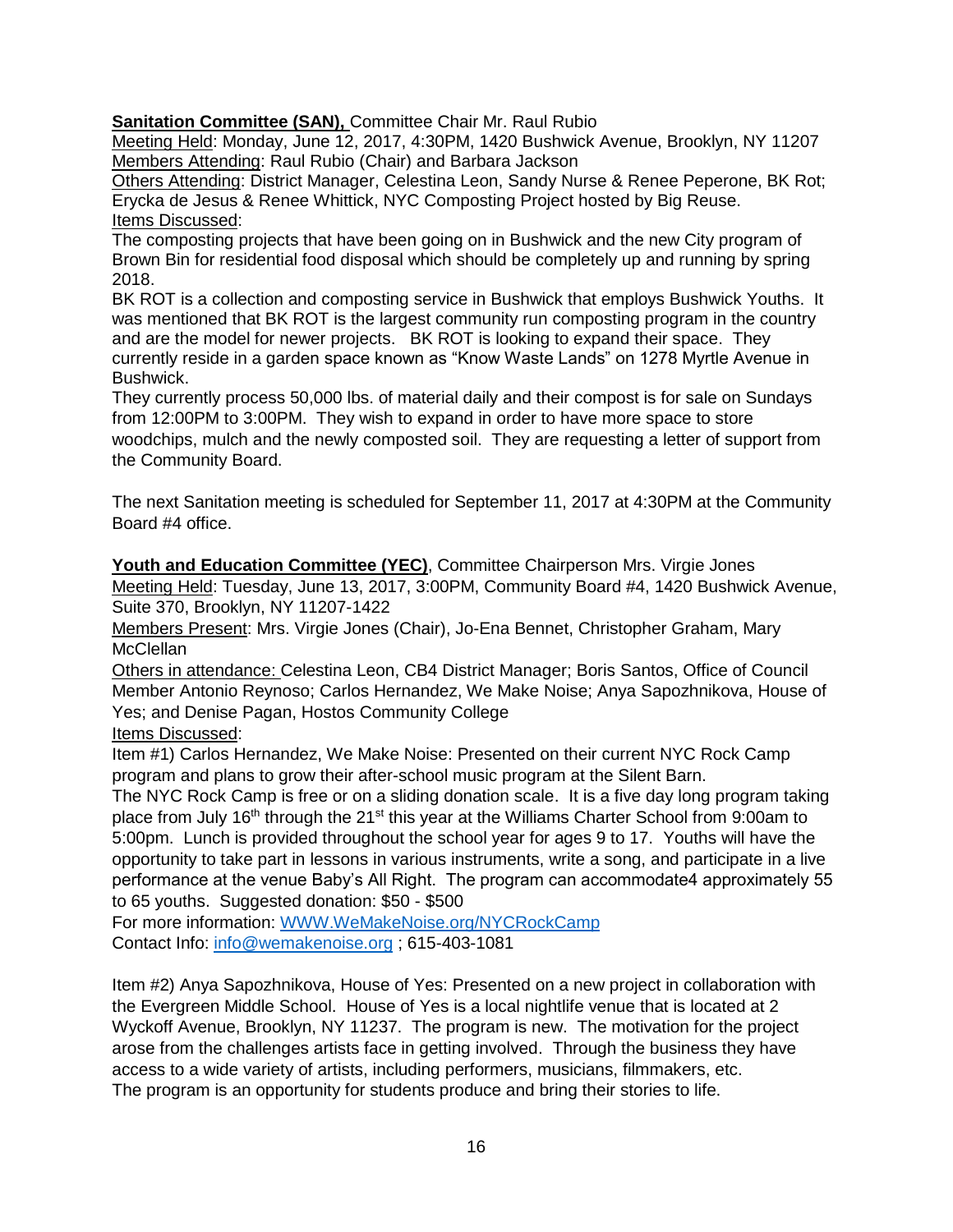Item #3) Denise Pagan, Allied Health Career Pipeline Program at Hostos Community College: Presented on the Allied Health Career Pipeline, which has been awarded a 10 million dollar health profession opportunity grant for the US Department of Human Services Administration of Children and Family. The grant is to offer completely FREE the Allied health Career pipeline Program to those who meet the requirements and criteria. They are part of National Impact Study (on the individual that participates) and the final selection is based on a lottery. Two third of the qualified candidates are selected through random selection computer program. Find out if you qualify for Free healthcare training:

- Certified Nursing Assistant (CAN)
- Community Health Worker (CHW)
- Contextualized High School Equivalency (HSE)
- Health Information Technician (HIT)
- Home Health Aide (HHA)
- Patient Care Technician (PCT)

## Program participation will require that you must:

- Be at least 18 years of age
- Pass a background check and drug screening
- Have an aptitude, experience and /or strong interest in health care in allied health
- Meet minimum eligibility requirements
- Meet minimum education and English language requirement (High School Diploma/GED preferred)
- Provide proof that you can legally work in the United States
- Provide documentation to determined eligibility
- Be able to attend, fully participate, and successfully complete all aspects of the program

#### Intake and Assessment:

In addition to meeting the above eligibility requirement, student candidates:

- Take a TABE Test in Reading and Math to meet educational levels for specific coursed
- Complete and submit medical and drug clearance forms
- Participate in the intake conference session

For more information call 718-664-2548; [Pipeline@hostos.cuny.edu](mailto:Pipeline@hostos.cuny.edu)

## **Recommendations – 8:42PM:**

- 1) Office of Emergency Management Warehouse, 930 Flushing Avenue: Requesting letter of support to renew their lease and to expand their site. The board voted YES with stipulations. 3 board members opposed, 2 abstained, Motion Moved.
- 2) Self-Storage text Amendment that will require the self-storage company to obtain a special permit that would come before the Community Board before building a selfstorage facility in the industrial business zone. The vote is not necessary, however the Department of City Planning would like the board's feedback. Otherwise a commentary would be shared with them in the future in form of a letter. Board voting on whether in the future a self-storage facility would require a special permit before building in an industrial business zone. Motion moved by Ms. Barbara Smith and second by Mr.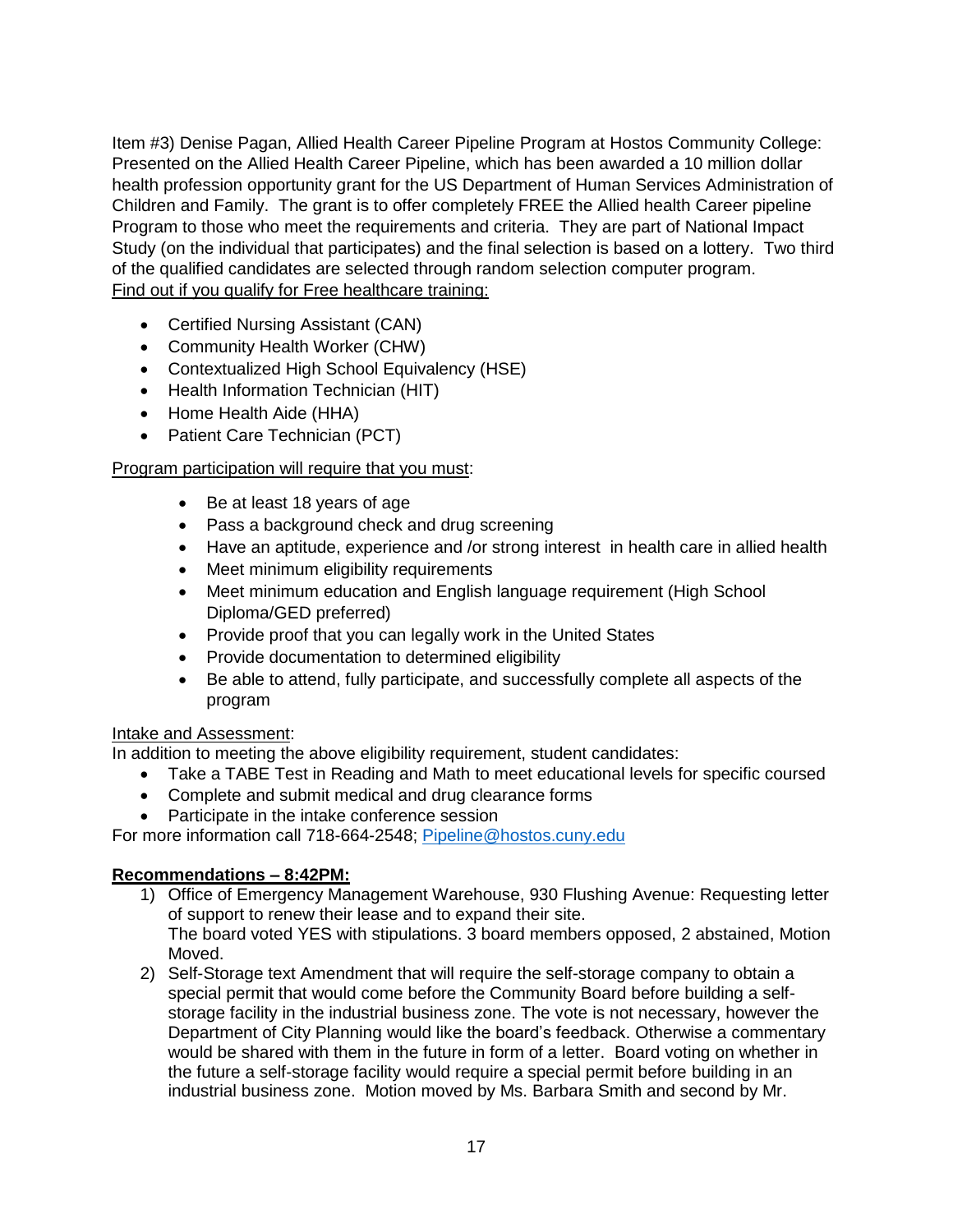Robert Camacho. Board voted yes in support of self-storage companies obtaining a special permit before building a self-storage facility. All board members in favor, motion moved.

- 3) Motion to give the three addresses in the PSC report a letter of support. A) 610 Bushwick Avenue, Rebecca's B) 664 Knickerbocker Avenue, Chimi Mundo in Wheels, Inc. C) 219 Central Avenue, First Live. Motioned moved by Ms. Barbara Smith and second by Mr. Robert Camacho. All board members were in favor with 1 abstention. Motion moved.
- 4) Letter of support recommended by the Sanitation Committee for BK ROT to expand their site. Community Board #4 support the type of work that they are doing by employing youths from the Bushwick Community. Motion to give a letter of support to BK ROT was made by Mr. Raul Rubio and second by Ms. Annette Spellen. All board present were in favor. Motion moved.

## **Old Business, 9:02PM:**

Mr. Robert Camacho: We must go back to the bike lanes and bike parking. The board must take a vote regarding the bike parking spaces on the corner of Wilson Avenue and Flushing Avenue. If a vote is not made than more of our parking spots will not be available.

Chairperson Dent: Ms. Mentioned that she has spoken to the young lady that owns the business and she stated to Ms. Dent that she would like to work with the Community Board and she is not in favor of taking parking spaces. The bike corral will be on the sidewalk and not in the street which will cause the loss of parking spaces.

## **New Business, 9:04PM**:

Ms. Barbara Smith: On July 11, 2017 the 83<sup>rd</sup> Precinct Community Council present FREE ID for children. Children will get their picture taken and their thumb print put on a card for identification purposes in case anything happens to them. Children must be accompanied with a parent. Hours: 2:00PM to 4:00PM.

## **Announcements, 9:05PM**

NYPD – 83<sup>rd</sup> Precinct N.C.O.: The NYPD invites you to join them in a meeting to discuss the upcoming Neighborhood Coordinator Officer Program (NCO) that will be starting shortly in the 83<sup>rd</sup> Precinct. You will have the opportunity to meet the NCO officers that will be assigned to your neighborhood and have the chance to ask any questions you may have. We look forward to the program and hope all can attend. Light refreshments will be served. Monday July, 31, 2017 at 6:30PM. Location: 321 Palmetto Street, Brooklyn, NY 11237 Please RSVP by July 24, 2017 with the number of attendees. Contact us at 718-574-1697 or by

email: [Oscar.Lopez@nypd.org](mailto:Oscar.Lopez@nypd.org) or [Ezequias.Gomez@nypd.org](mailto:Ezequias.Gomez@nypd.org)

Brooklyn Borough President Eric L. Adam in partnership with NYS Energy Audits, Inc. invites you to apply for EmPower New York. The program is funded by NYSERDA through EmPower, you may be eligible to receive FREE SERVICES. For renters and homeowners: One to four family homes

Home energy audit, tune & clean boiler and water heater, check combustion appliances for gas leaks and carbon monoxide, brand new energy efficiency refrigerator and /or freezer (if qualified), installation of high efficiency lighting LED, installation of smoke /CO detectors, installation of low flow shower heads, attic, rim joist and crawlspace insulation and door weatherization & air sealing

If you are eligible for HEAP or Food Stamps, you are eligible for this money saving program.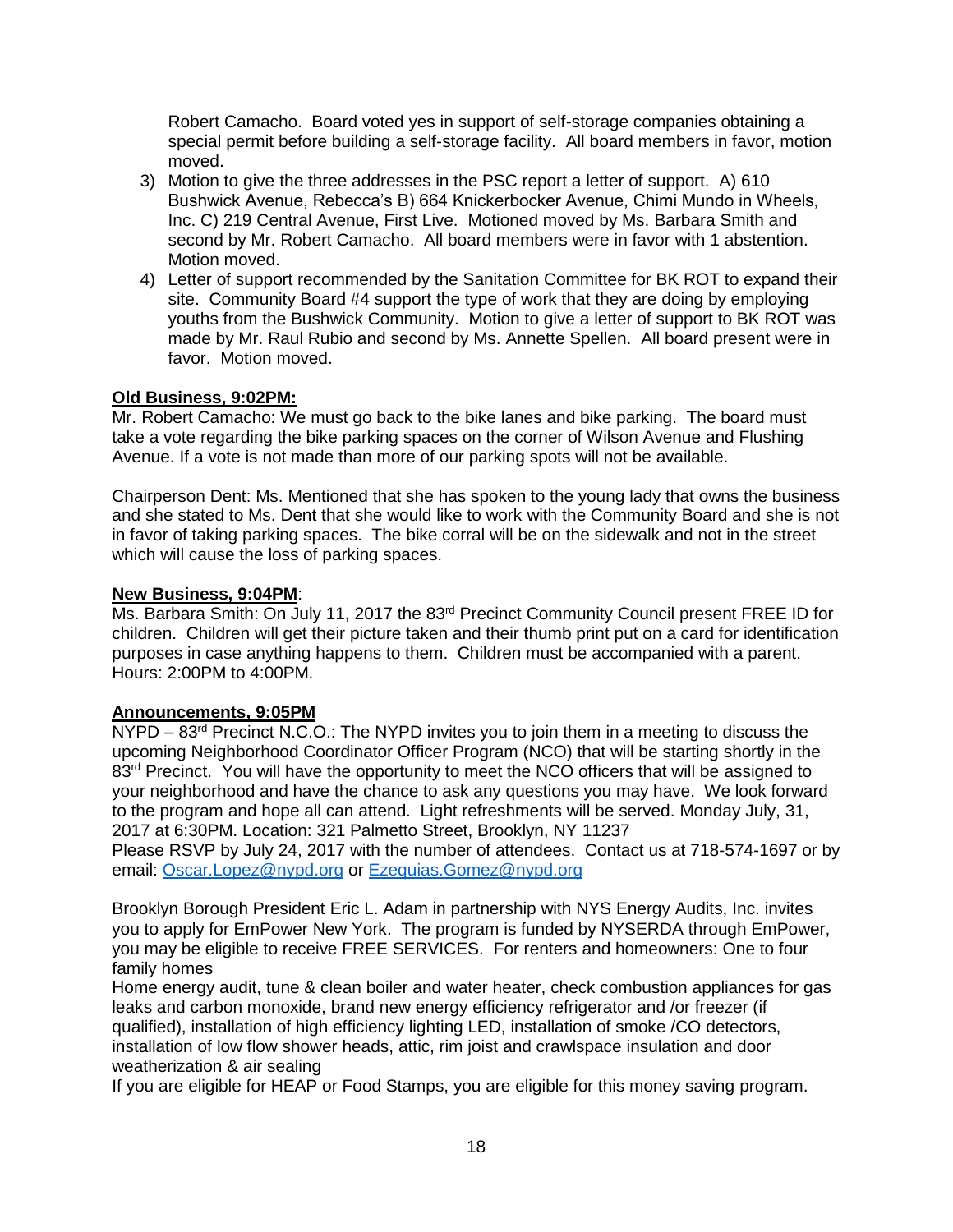New York State Energy Audits: Office # 718-372-3000, Fax # 718-339-8331, [www.nysenergyaudits.com](http://www.nysenergyaudits.com/)

Please Join Us To Celebrate the Opening of Bushwick Montessori at the Julie Dent Learning Center, Wednesday, June 28<sup>th</sup> at 5:00PM to 7:00PM, 803 Knickerbocker Avenue, Brooklyn, NY 11207. Please RSVP at [info@bushwickmontessori.org](mailto:info@bushwickmontessori.org)

Get Notified!!! About emergencies via email, phone, text, twitter, fax, BBM and instant messenger. Get notified about severe weather, school closures, subway disruptions, traffic advisories. Sign up now to get FREE information from the City's official emergency notification system: Visit [www.NYC.gov/notifynyc,](http://www.nyc.gov/notifynyc) call 311 or follow@NotifyNYC

Mental Health in Your Community Tell Us Your Thoughts: Help us promote mental health in New York City. Join us for a panel on how to talk about mental health and increase access to services. Receive \$150 for you participation. Discussion will last a full day, from 8:30AM to 5:30PM. Participants must speak, write and read Spanish fluently. Call 347-396-7998 for more information, including dates and locations.

CSCA (Cooper Street Community Association Inc.) Bushwick along with Hope Gardens & NYPD Presents: Hope Gardens vs. the City of New York Police Department Basketball Game!!! 7:00PM to 9:00PM, Thursday, July 27, 2017

Get to know Hope Garden's youth, family, friends and the 83<sup>rd</sup> Police Precinct. Free and open to all!! 422 Central Avenue, Brooklyn, NY 11221

Hope Gardens 718-919-1673 / CSCA 917-676-4055/ 83rd Pct. Community Affairs 718-574-1697 Sponsors: NYC Dept. of Youth & Community Development, Coalition for Hispanic Family Services, NYC Housing Authority, Life House

FREE Legal Services for ALL at "The People's House", Brooklyn Borough Hall, 209 Joralemon Street, Brooklyn, NY 11201.

- Foreclosure Intervention and Prevention: 2<sup>nd</sup> Wednesday of every month from 2-5PM.
- Housing Matters, Trust and Estates, Elder Law and Government Benefits: Every 2<sup>nd</sup> Thursday from 2-5PM
- Veteran's Issues: Every Tuesday from 9AM to 5PM
- Domestic Violence: 3<sup>rd</sup> Monday from 10AM to 4PM
- Family Law: Wednesday from 4-7PM

For more information please call 718-802-3777 to make an appointment for this FREE legal service. Appointments are required. Walk–ins will only be seen based on availability.

Operation C.A.R.E.: Child Abuse Response and Engagement Presented by: AMA Dwimoh, Esq. Brooklyn Borough President Eric L. Adams, 718-802-4042 Protecting Our Children Protecting the Future, [OperationCare@Brooklynbp.nyc.gov](mailto:OperationCare@Brooklynbp.nyc.gov)

Brooklyn Public Library: Resume & Career One-On-One Help

Are you struggling in your job search or looking to improve your current employment situation? FREE assistance is available at the Library.

Work on your resume, get education and career advice, learn interview skills, practice LinkedIn, and more with help from a trained Brooklyn Public Library staff.

Please call the branch or visit [www.bklynlibrary.org/calendar](http://www.bklynlibrary.org/calendar) to confirm the times available, as they are subject to occasional change. Patrons will be seen on a first come, first served basis. Help is available at the following locations: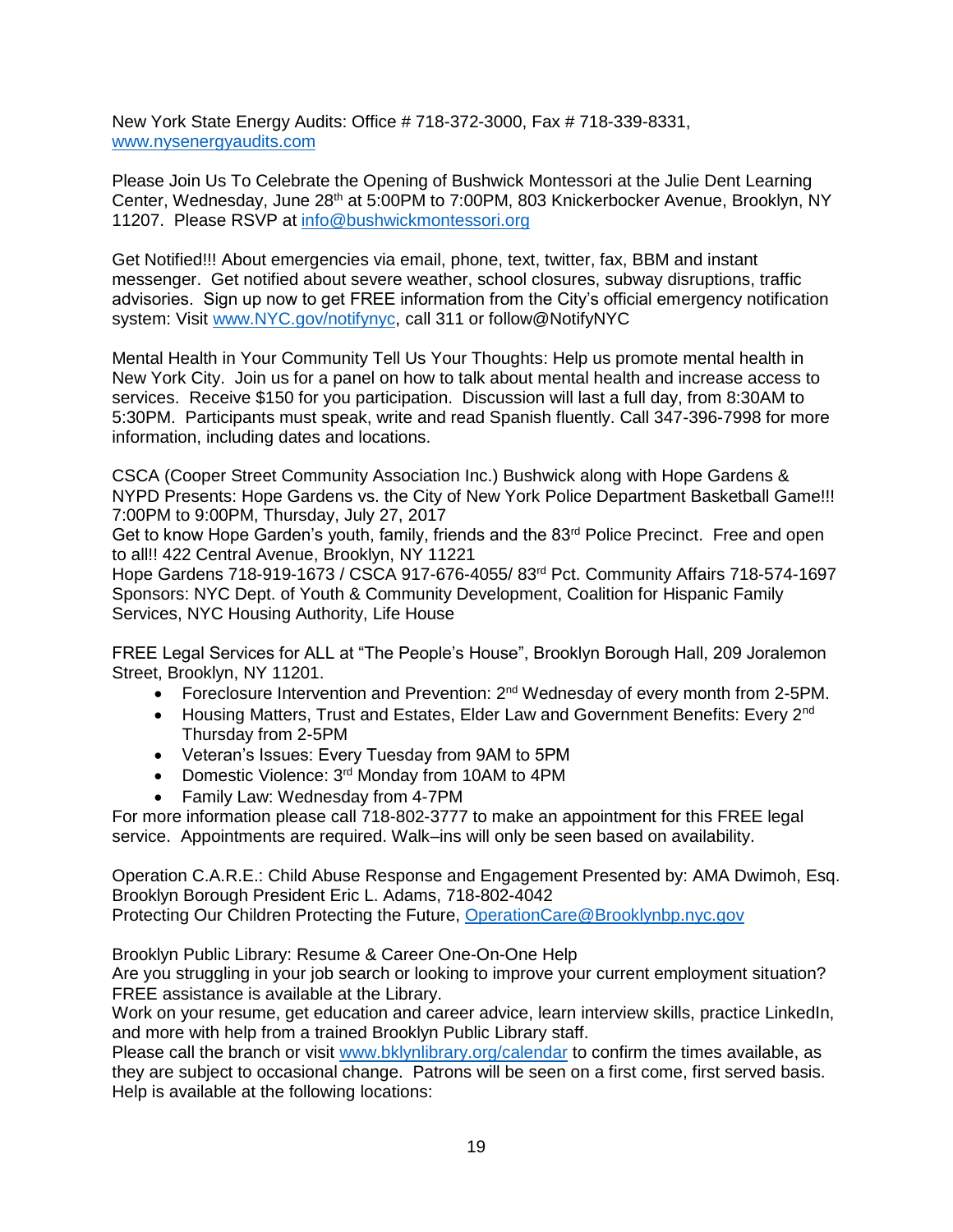DeKalb Library: Tuesday and Thursday 11AM to 1PM, 790 Bushwick Avenue (at DeKalb Avenue), Brooklyn, NY, 718-455-3898

Washington Irving Library: Tuesday 3PM to 5PM, 360 Irving Avenue (At Woodbine Street), Brooklyn, NY, 718-628-8378 Saratoga Library: Mondays, 3pm to 5pm. 8 Thomas S. Boyland Street, Brooklyn, NY, 718-573- 5224.

Washington Irving Library, Has Children's Programs. Tuesdays: Toddler Time at 10:30AM Wednesdays: Story Play at 10:30AM and Kids Tech Time at 5PM Thursday: Build with Lego at 4PM Fridays: Kids Create at 3PM Saturdays: Ready, Set, Kindergarten at 11AM and Saturday Story Time at 2PM Location: 360 Irving Avenue, Brooklyn, NY 111237, [www.bklynlibrary.org,](http://www.bklynlibrary.org/) 718-628-8378

Washington Irving has Teen/Adult Programs

Mondays: Library Lanes at 10:30AM

Tuesdays: Resume and Career Help at 3PM

Wednesdays: Resume and Career Help at 2PM, Creative Space at 4PM and English Conversation Group at 6PM

Thursdays: Chess Workshop at 4PM, Computer Class at 5PM, Microsoft Office Class at 6PM and Citizenship Class at 6PM

Fridays: Yoga for Beginners at 11:15AM and Teen Tech Time at 4PM

St. Nicks Alliance Workforce Development Center, 790 Broadway, 2<sup>nd</sup> Floor, Brooklyn, NY 11206, 718-302-2057

Free Training & Placement Assistance, Adult Education classes, Career GPS & Opportunity Youth. For more information please call 718-302-2057

New York City Comptroller Scott M. Stringer: Bureau of Public Affairs- Community Action Center The Community Action Center is the constituent services arm of the City Comptroller's Office, and assists New Yorkers with complaints or inquiries about government services. You can contact the Community Action Center with questions on topics ranging from NYCHA repairs to City pension payments, tenant harassment, or filing a claim against the City. No matter what your question is, the Comptroller's Office is there to help.

Call 212-669-3916, fax: 212-669-2707, Email: [action@comptroller.nyc.gov](mailto:action@comptroller.nyc.gov) , Visit [www.comptroller.nyc.gov](http://www.comptroller.nyc.gov/) or walk in Community Action Center, 1 Centre Street, Room 517, New York, NY 10007, Monday – Friday: 9AM to 5PM.

North Brooklyn Coalition, Against Family Violence: The North Brooklyn Coalition Against Family Violence provides the following services to victims of Domestic Violence, Dating Violence and Sexual Assault (In English and Spanish):

- Case Management and Legal Advocacy, including Court Accompaniment
- Domestic Violence Counseling
- Support Groups
- Community Education Workshops
- Information and Assistance with filing an Office of Victim Services (OVS) Claim Application
- Training for staff of local organizations